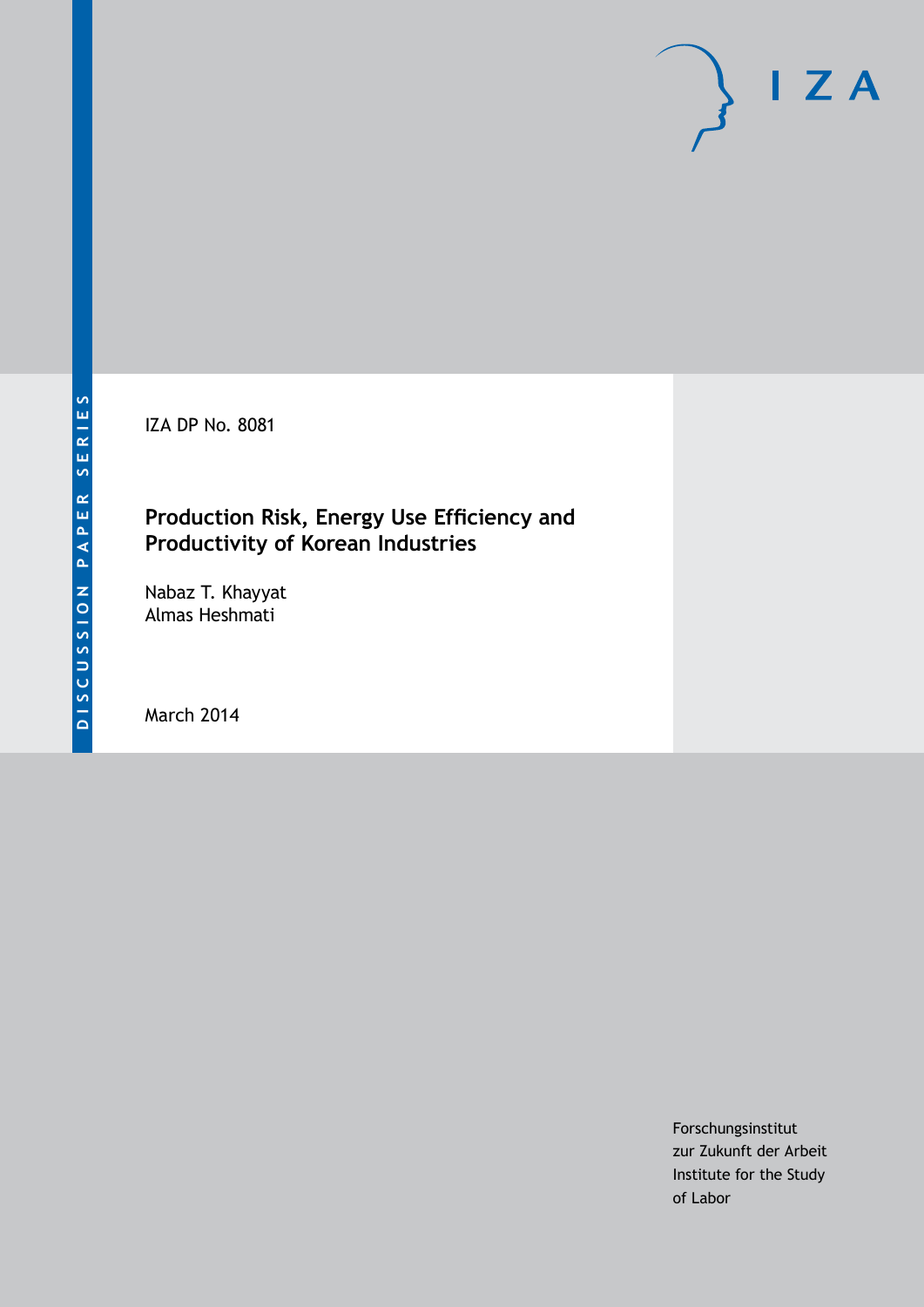# **Production Risk, Energy Use Efficiency and Productivity of Korean Industries**

# **Nabaz T. Khayyat**

*TEMEP, Seoul National University*

# **Almas Heshmati**

*Sogang University and IZA*

Discussion Paper No. 8081 March 2014

IZA

P.O. Box 7240 53072 Bonn Germany

Phone: +49-228-3894-0 Fax: +49-228-3894-180 E-mail: [iza@iza.org](mailto:iza@iza.org)

Any opinions expressed here are those of the author(s) and not those of IZA. Research published in this series may include views on policy, but the institute itself takes no institutional policy positions. The IZA research network is committed to the IZA Guiding Principles of Research Integrity.

The Institute for the Study of Labor (IZA) in Bonn is a local and virtual international research center and a place of communication between science, politics and business. IZA is an independent nonprofit organization supported by Deutsche Post Foundation. The center is associated with the University of Bonn and offers a stimulating research environment through its international network, workshops and conferences, data service, project support, research visits and doctoral program. IZA engages in (i) original and internationally competitive research in all fields of labor economics, (ii) development of policy concepts, and (iii) dissemination of research results and concepts to the interested public.

IZA Discussion Papers often represent preliminary work and are circulated to encourage discussion. Citation of such a paper should account for its provisional character. A revised version may be available directly from the author.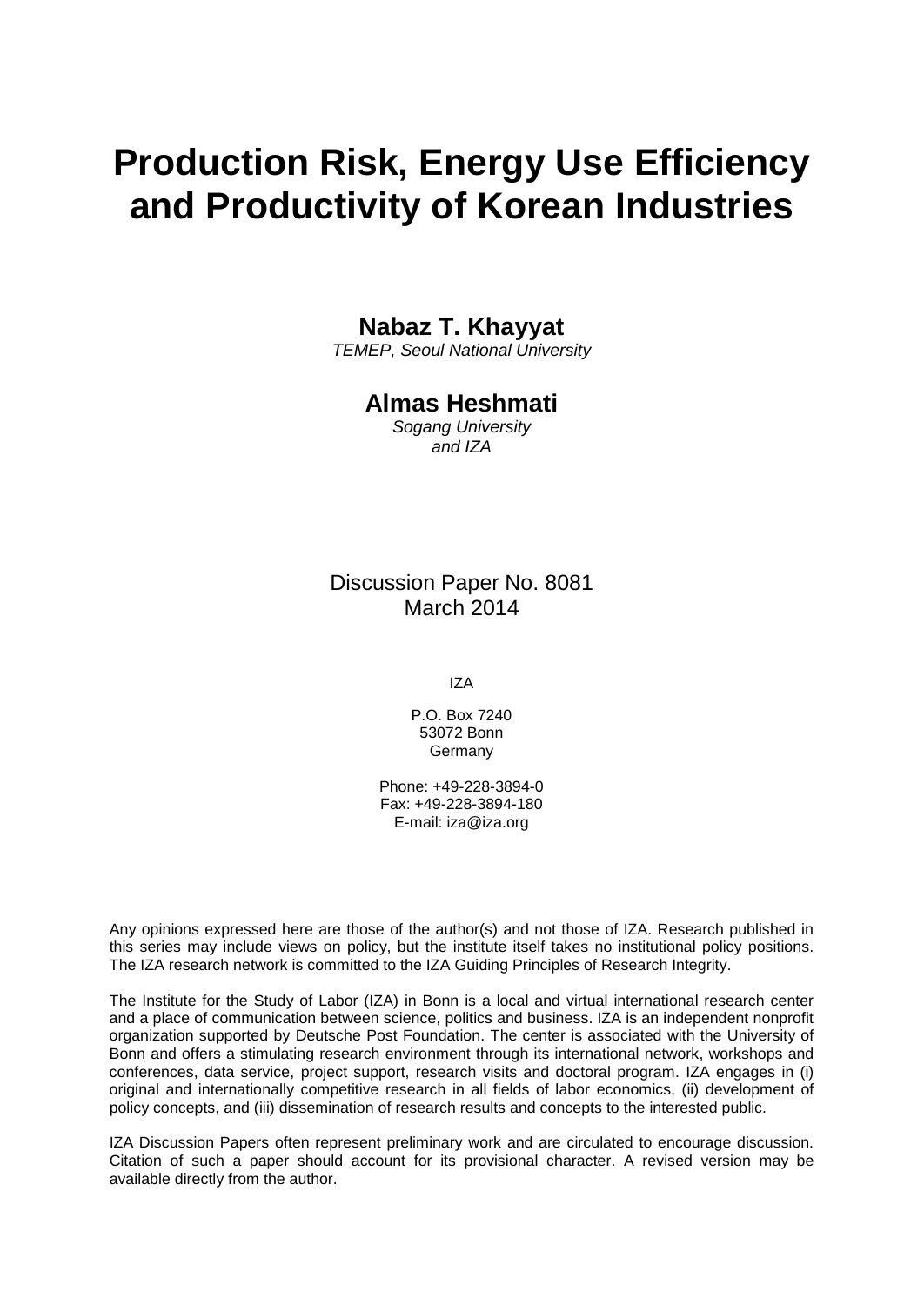IZA Discussion Paper No. 8081 March 2014

# **ABSTRACT**

# **Production Risk, Energy Use Efficiency and Productivity of Korean Industries**

Korea imports all of its primary energy, which leads to high dependency and vulnerability related to its energy supply. Efficiency in the use of energy is a way to reduce dependency and emissions. This study provides empirical results of the stochastic production process in energy use. Special attention is given to the factors that increase the risk or variation of using more of the energy input in production. A dynamic panel model is specified and applied to 25 Korean industrial sectors over the period 1970-2007. The determinants of energy use are identified and their effects in the form of elasticities of energy use are estimated. Stochastic production technology is applied to estimate an energy demand model based on an inverted factor demand. The findings reveal that: first, there are large variations in the degree of overuse or inefficiency in energy use among the individual industries as well as over time; second, information and communication technology (ICT) capital and labor are substituting for energy; and third, ICT capital input decreases the variability of energy demand while non-ICT capital, material and labor increase the variability of energy demand. The results suggest that technical progress contributes more to the increase in the mean energy demand than to the reduction in the level of risk. It is recommended that industries increase their level of ICT capital as well as digitalize and invest more in R&D activities and value added services to reduce the uncertainty related to their demand for energy.

JEL Classification: C23, D24, L60, O13, O33

Keywords: production risk, energy use efficiency, technical change, stochastic production, panel data, industrial sector, Korea

Corresponding author:

Nabaz T. Khayyat Technology Management, Economics, and Policy Program College of Engineering Seoul National University San 56-1, Sillim-Dong, Kwanak-gu Seoul 151-742 South Korea E-mail: [nabaz@snu.ac.kr](mailto:nabaz@snu.ac.kr)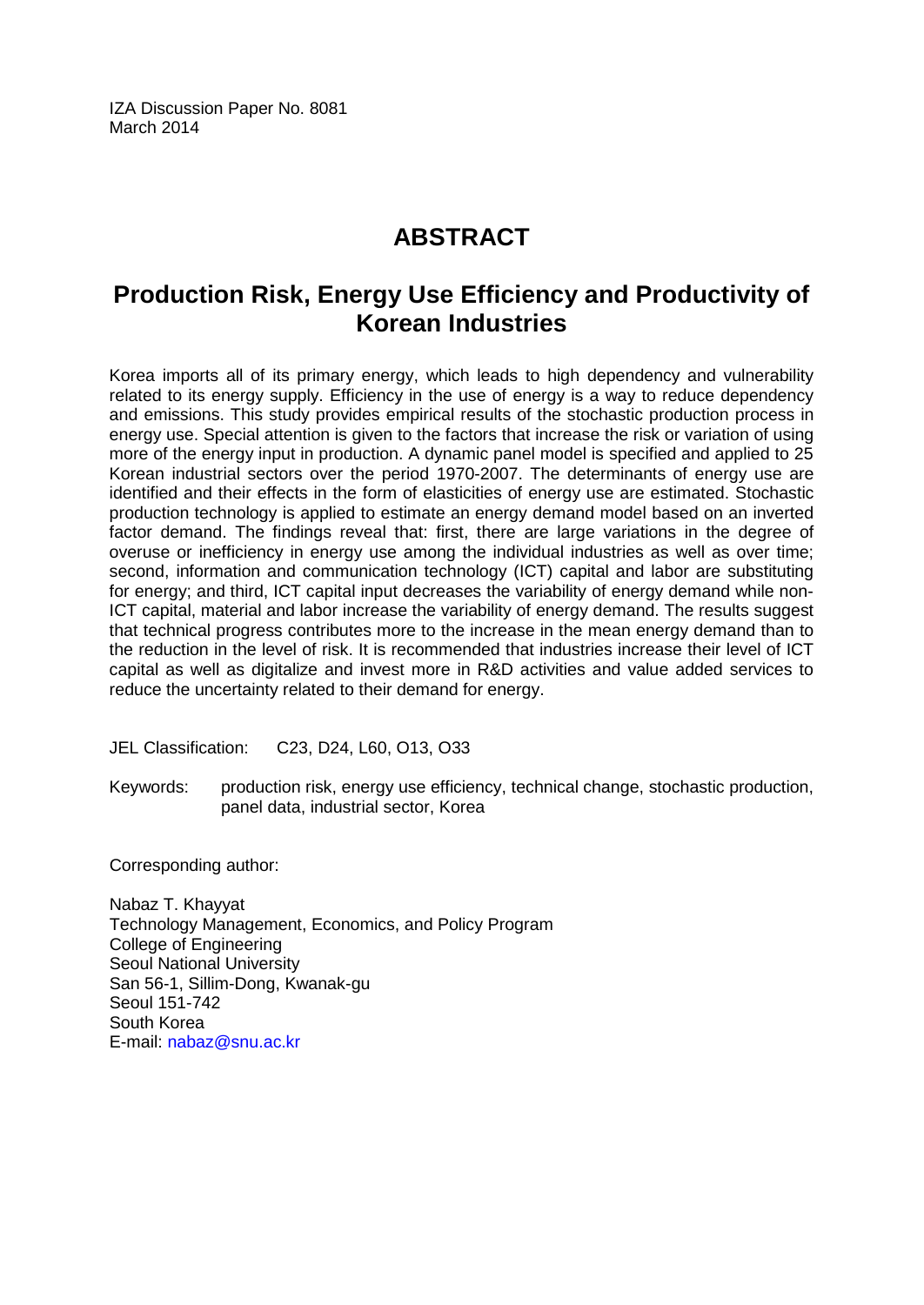#### **1. Introduction**

The overall consumption of energy worldwide is continuously increasing. According to the international energy outlook report published in 2011 by the USA Energy Information Administration (EIA), energy consumption will increase by 53% worldwide by the year 2035. To put this in perspective, the total worldwide energy consumption in 2008 was 505 quadrillion BTUs (British thermal unit), with the expectation that it will reach 770 BTUs by the year 2035 [\(EIA, 2011\)](#page-21-0). This steady increase in the energy demand will negatively affect the environment, as well as the sufficiency in the availability of depletable energy sources of fuel and/or primary energy needed to produce most of the energy output, such as electricity.

Strong economic development leads to an increase in the demand for energy in the industrial sector, which consumes at least 37% of the total energy supply. This sector is relatively more energy intensive than any of the other major sectors, including household, agriculture and public services [\(Abdelaziz et al., 2011;](#page-21-1) [Friedemann et al., 2010\)](#page-22-0). A recent study conducted by the USA Environmental Protection Agency (EPA) in 2007 revealed that 30% of the energy consumed by industrial and commercial premises is wasted due to inefficient use and a lack of risk management tools [\(EPA, 2007\)](#page-21-2).

Energy use efficiency is an important issue, due to limitations in the possibility of replacement energy as a substitutable input factor in production processes. The efficient use of energy may reduce the amount of fuel or primary energy needed to produce energy output such as electricity. This will reduce the energy use intensity, which is expected to contribute to a reduction in the corresponding global emissions of air pollution and greenhouse gases [\(EIA, 2011\)](#page-21-0).

A key variable of interest in a study of efficiency and productivity in the industrial sector is the energy demand. It can be considered a significant variable in the cost structure of any industry and an essential determinant of the level of energy demand by these other industries [\(Allan et al.,](#page-21-3)  [2007;](#page-21-3) [Mukherjee, 2008\)](#page-23-0). Energy is an important factor of production in many industries, as it is considered an important source of economic growth and effectiveness in production. Energy use efficiency has continuously improved following the increased implementation of higher quality technology in production, as well as in response to the increase in fuel prices [\(Soytas and Sari,](#page-23-1)  [2009;](#page-23-1) [Stern, 2011\)](#page-24-0). The energy sector is undergoing reforms toward using more advanced technology in the generation, transmission and distribution stages [\(Fukao et al., 2009\)](#page-22-1). The aim is to increase energy efficiency by reducing the cost of generation and waste in the transmission and distribution stages of energy (here referring mainly to electricity).

Unlike normal goods where a supply response is used to meet increased demand, in the case of the energy market, a demand response is employed to reduce the increased demand. For example, the use of smart grid technology as part of a demand response program allows for the application of price variation/discrimination by the type of consumer, location, season and hours of the day with the aim of reducing energy consumption. It improves the producer's and consumer's ability to optimize the generation and consumption of energy. Better optimization improves energy use and efficiency, which will also reduce the energy generated at the peak time reserve capacity at a high cost and energy consumption during the peak time at a high price [\(Heshmati, 2014\)](#page-22-2).

This empirical study investigates the impact of different input factors of production and market, consumer and producer characteristics on the energy demand in the industrial sector for South Korea during the period 1970-2007. In this study, the energy demand is based on a derived factor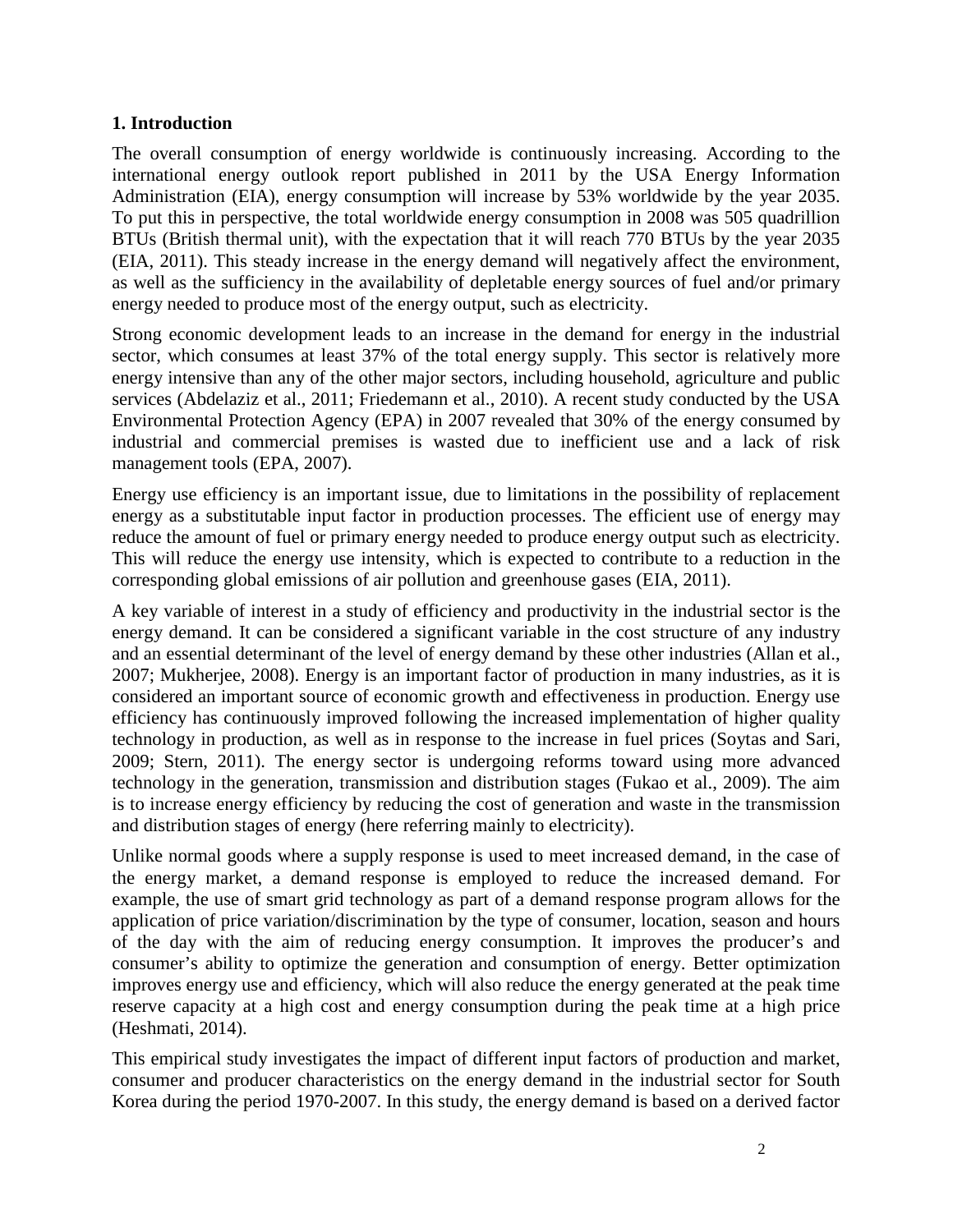demand model [\(Hicks, 1961;](#page-22-3) [Urga and Walters, 2003\)](#page-24-1), where the industry's objective is to minimize the use of energy to produce a given level of output. The aim is to formulate an energy demand structure for the South Korean industrial sector as a tool to enable producers and policy makers to evaluate different alternatives towards reducing energy consumption, as well as using energy in a more efficient way.

Following the estimation of the inverted factor demand model, the Korean industry-wide level of energy efficiency ratio is estimated using a panel data model. Efficiency is estimated relative to the best industry sector technology in a given year. The model includes the estimation of production risk or, in other words, variation in energy use. The energy demand model is estimated by accounting for risk or variation in demand using a translog function. Since the translog model is non-linear in the model specification [\(Berndt and Wood, 1975;](#page-21-4) [Christensen et](#page-21-5)  [al., 1973;](#page-21-5) [Griffin and Gregory, 1976\)](#page-22-4), it allows for inference on substitution and complementary relationships between factors of production.

Following this introductory section, a literature review is provided in Section 2. Section 3 covers the theoretical framework. The data source, model estimation, parameter estimates and their interpretations are provided in Section 4. Section 5 concludes.

# **2. Review of Literature**

# **2.1. The Theory of Firm Behavior under Production Risk**

Studies on producers' behavior under risk and uncertainty emphasize that producers often make their decisions in a risky environment that result from production [\(Arrow, 1971;](#page-21-6) [Pratt, 1964;](#page-23-2) [Robison and P., 1987;](#page-23-3) [Sandmo, 1971;](#page-23-4) [Tveteras et al., 2011\)](#page-24-2). Such risky production environments and conditions may be related to different factors that also vary according to the production type and the input factors used in production. For example, in the industrial sector, the market for and price of energy used as an input factor, as well as financial uncertainty, such as in the interest rate, may have significant impacts on the producer's decision and production outcome. In the agricultural sector, this uncertainty may arise from the weather, disease and pests.

In general, producers try to minimize risk through different institutional and managerial tools [\(Binswanger, 1980\)](#page-21-7). For example, they may change the level of different inputs used for optimal production. Empirical studies show that risk averse producers tend to optimally use inputs with less risk during uncertain situations than they would under certainty [\(Hurd, 1994\)](#page-22-5). These inputs might be used to either increase the level of output or reduce the variability in the output, and thus any possible changes in their level of utilization might have different implications regarding the variability in the output. Output risk can be present in many different productions and industries, such as the agriculture, mining, medical and health, sectors. However, the level of output risk may differ for production types, industries and location, as well as over time [\(Tveteras et al., 2011\)](#page-24-2).

The distributional properties for output in the case of output risk have implications for optimum input combinations and output for risk averse producers. When the level of inputs is changed, a consequence is that the variance of output will be changed in addition to the mean of output. For risk averse producers, the optimal level of inputs will be higher if an increase in the level of inputs leads only to a higher expected output, rather than if the increase leads to a higher mean and larger variance of output [\(Tveterås, 2000;](#page-24-3) [Tveterås and Heshmati, 2002\)](#page-24-4). From this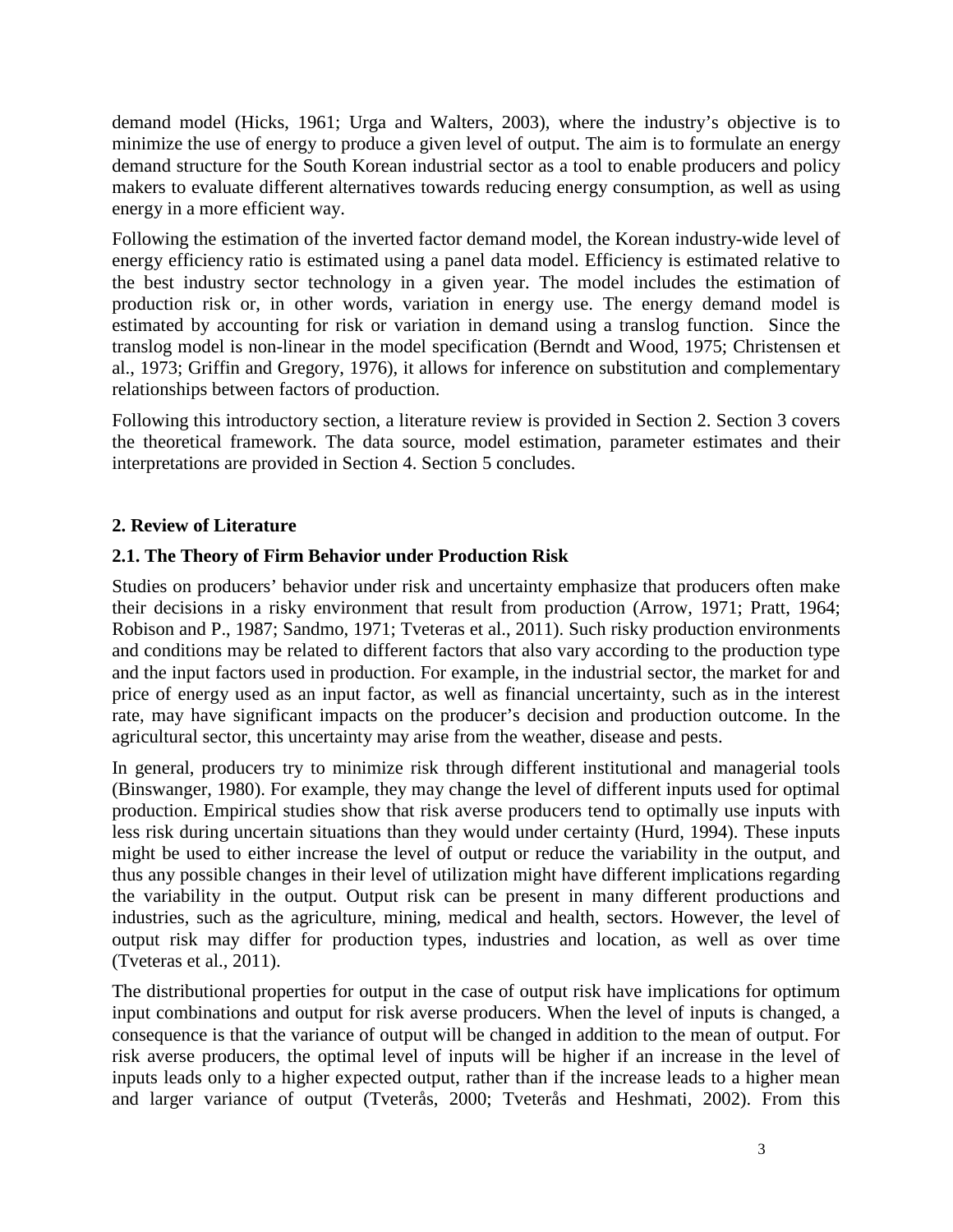perspective, different econometric methodologies have been used to analyze the production process, and different assumptions have been imposed in ways that have prevented researchers from further investigating the effects of input factors on the variability of output [\(Fufa and](#page-22-6)  [Hassan, 2003\)](#page-22-6). As a consequence, many researchers have proposed different models that allow one to analyze the effects of production risk on the level of inputs, such as the well-known Just and Pope production function [\(Just and Pope, 1978\)](#page-22-7) model. Here, Just and Pope propose a generalized stochastic production model that consists of two general deterministic parts, one to specify the impact of input factors on the mean of output and the other to specify the impact on its variance. The latter of which allows for input factors to be risk increasing or decreasing [\(Koundouri and Nauges, 2005;](#page-22-8) [Koundouri et al., 2006\)](#page-22-9). [Just and Pope \(1978\)](#page-22-7) offer eight important propositions for the stochastic specification of the production function (or input-output relationship). According to their argument, these propositions are important on the basis of a priori theorizing and observed behavior. The propositions are stated in Appendix A.

#### **2.2. Production under Uncertainty**

According to [Kumbhakar and Tsionas \(2010\),](#page-23-5) there are two main aspects of the concept of risk in production theory that have been studied. First, uncertainty arises from the change in the price of output, and second, uncertainty arises from the volume of output. The latter is often referred to as the production risk that can be explained by the inputs used in production. The quantity of inputs that determine the output volume also influences the degree of output inconsistency or variability. For example, in the financial and agricultural sectors respectively, interest rates and the use of fertilizers and pesticides may be risky, leading to an increase in the variation of the output, while technology and labor may decrease the output risk. Other risks may increase or decrease the output. For example, currency risk in the financial sector, which is related to changes in the rate of foreign exchange, will have positive/negative effects on the value of the asset held in that currency [\(Asche and Tveteras, 1999;](#page-21-8) [Kumbhakar et al., 2002;](#page-23-6) [Kumbhakar and](#page-23-7)  [Tveterås, 2003\)](#page-23-7).

Literature on production risks is mainly analyzed theoretically , and consequently only a few empirical studies exist [\(Coppejans et al., 2007;](#page-21-9) [Kumbhakar, 2002a\)](#page-23-8). The empirical studies have been based on either output price uncertainty or the [Just and Pope \(1978\)](#page-22-7) production risk framework, where the main focus has been on how changes in the level of inputs affect variation in the range of output. An empirical study by [Appelbaum and Ullah \(1997\)](#page-21-10) on the firm's production decision behavior analyzes the supply and demand decision under price uncertainty using data on two industries, one being printing and publishing and the other in stone, clay, and glass, from the USA and finds that uncertainty has a highly statistically significant effect on production decisions.

[Kumbhakar \(2002b\)](#page-23-9) jointly estimates the production technology and risk preference functions represented by variable input choice equations under output price uncertainty. He applies the model to panel data of 28 Norwegian salmon farms for the period 1985-1992. He finds that the absolute risk aversion in the salmon farms is decreasing and all salmon farms are risk averse. [Tveterås \(1999\),](#page-24-5) based on the [Just and Pope \(1978\)](#page-22-7) production risk, estimates production risk using an unbalanced panel data model of Norwegian salmon farms focusing mainly on the measurement of the properties of risks related to input factors and productivity growth. He finds that input factors of production can be used as instruments for controlling risk. Another finding is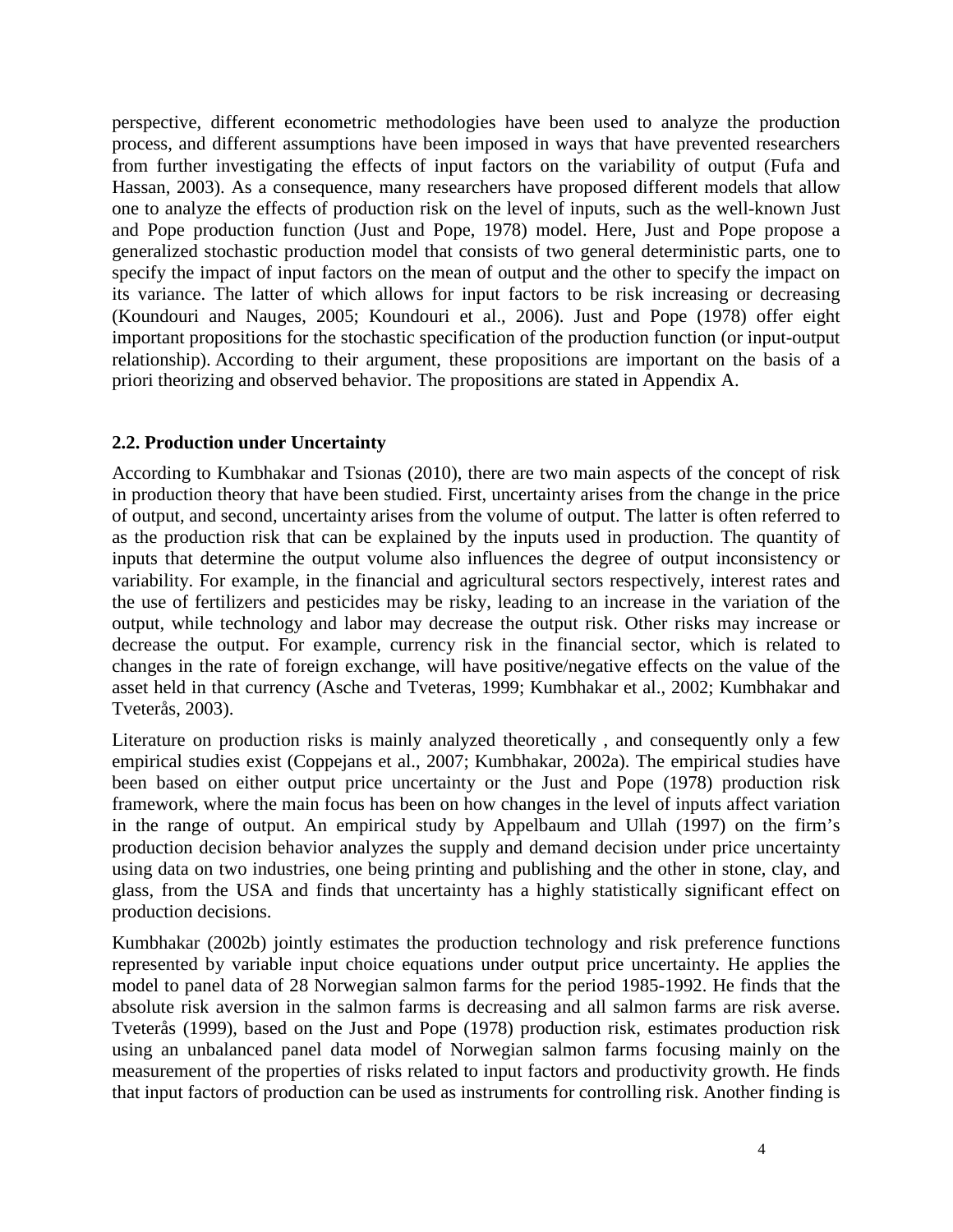that heterogeneity in the production, using the same input factors of production, yield different levels of output risk. [Tveterås \(2000\)](#page-24-3) estimates flexible panel data models for risky production technologies by applying [Just and Pope \(1978\)](#page-22-7) production risk and using an unbalanced panel data of Norwegian salmon farms. He shows that the empirical results are, to a large extent, influenced by different specifications of unobservable firm-specific effects as well as different functional forms underlying the production and risk specifications. In another study relying on the [Just and Pope \(1978\)](#page-22-7) propositions, [Tveteras et al. \(2011\)](#page-24-2) estimate the mean and variance functions of production risk separately in the presence of heteroskedasticity using a two-step procedure and second order approximation. They find that the structure of the production risk has implications in production decisions for the risk averse producers.

As depicted by [Fufa and Hassan \(2003\),](#page-22-6) firms that account for risk involved in the input factors used in production need to measure the factors that affect the distribution of return, which is the variance rather than the mean of inputs. For producers and policy makers in managing risk, it is essential to know which input factor increases (decreases) the risk of the production output. [Kumbhakar and Tsionas \(2010\),](#page-23-5) through explaining how the input factors affect risk related to factor demand, find that input factors of production influence the probability distribution of output, and thus have an important meaning for the decision makers.

[Tveterås \(2000\)](#page-24-3) claims that the deterministic setting approach is applied by many scholars in the econometric productivity studies. This approach estimates either the basic production model or the dual translog production model, which, according to [Coyle \(1999\),](#page-21-11) is considered to be less tractable under risky production when compared with the conventional deterministic setting. The marginal risk of input A tends to be positive (negative) if the increase (decrease) in the variance of the output is a result of the increase in the level of input A. [Just and Pope \(1978\)](#page-22-7) found that the marginal risk and the inputs/output relationships cannot be explained precisely using the deterministic settings. Instead, they develop a risky production function version that allows for input factors to affect the mean and variance of the production output. The error component of their proposed function is modeled with an input dependent heteroskedastic form. Thus, the model, in addition to accounting for risk, also accounts for heteroskedasticity.

Many scholars who have applied the [Just and Pope \(1978\)](#page-22-7) methodology have implied that production risks have failed to address two main issues. First, for simplicity the basic Cobb-Douglas production function is used in both the deterministic part and the variance part despite its weakness, which imposes a strong restriction on the production technology. However, using the translog model, which is more flexible than the basic Cobb-Douglas function, is more favorable in spite of its requirement to use a non-linear estimation method. The choice of a generalized functional form, such as the translog, compared with a simpler form is statistically testable. Second, variations in capital and different input factors based on specific producer characteristics, in regard to producer heterogeneity, matter, which has been neglected by researchers who have applied the Just and Pope Production function.

In the case of this study, the same idea is applied, but in the context of energy demand. Here the meaning of risk is not the same as in the risk in production. An increase in price is a negative shock or risk, and technical progress in the area of energy savings is a positive shock. ICT capital is another factor that might serve as either a positive or negative shock to energy demand. All these factors increase the changes or variability in energy demand. The methodology in this study, as is similar to the production risk approach, deals with heteroskedasticity of a known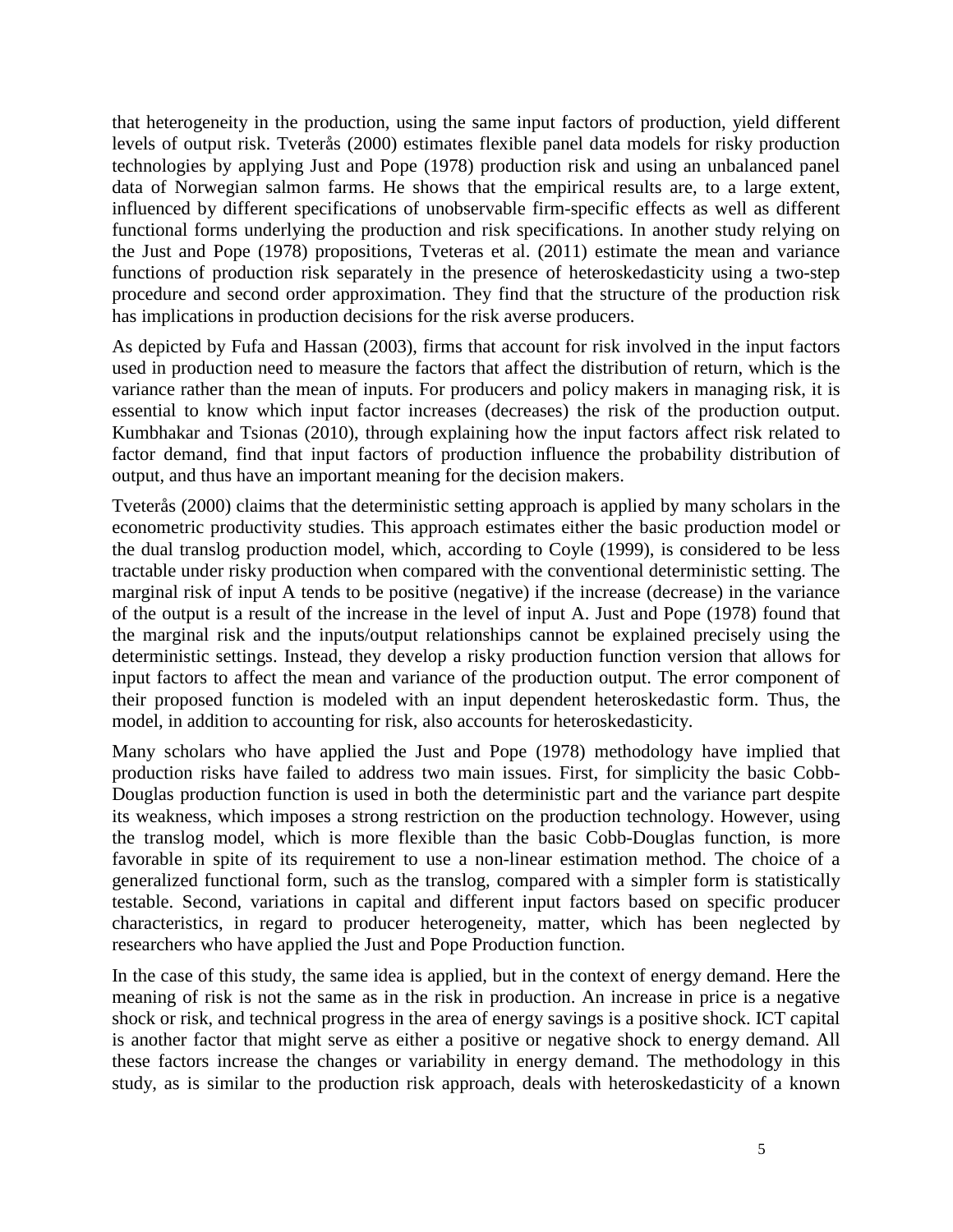form. It is to be considered an attempt to identify and estimate the effects of the determinants of variation in production and energy demand.

# **3. Theoretical Framework and Estimation Procedure**

#### **3.1. Model Specification**

Let  $Y_{it}$  be the amount of output which can be produced by industry *i* at time *t*. Production of  $Y_{it}$ will use different combinations of ICT-capital (I), non-ICT capital (*K)*, labor (*L)*, material (*M)*, services (*S)*, and energy (*E)*. In addition to that, exogenous technical changes represented by a time trend *T* will have an impact on production [\(Heshmati, 2003\)](#page-22-10). The production function is specified as follows:

(1) 
$$
Y_{it} = F(K_{it}, L_{it}, M_{it}, S_{it}, I_{it}, E_{it}, T_{it})
$$

Based on Diewert (1974) and using Shephard's lemma (Shephard, 1953), the demand for energy can be written as an inverted factor demand:

(2) 
$$
En_{it} = f(Y_{it}, P_{it}, K_{it}, L_{it}, M_{it}, S_{it}, I_{it}, T_{it})
$$

The price of energy *P* is included due to the cost minimization requirement. This factor demand function for energy depends on output, the own price, other inputs, and a time trend representing the technology.

The general form of the Just and Pope (1978) production technology can be expressed as follows:

(3) 
$$
y = f(x) + u = f(x) + g(x)^{1/2} \varepsilon
$$

where *x* is a vector of *m* inputs,  $f(x)$  is the explained (deterministic)/mean function part,  $g(x)$  is the risk (variance function) part, and *ε* is an exogenous random shock beyond the control of the producers.

According to the specification in equation  $(3)$ , the input vector *x* affects both the mean (output) and the variance part (output risk) independently. Equation (4) provides an illustration of this relation:

(4) 
$$
E(y) = f(x)
$$
, and  $Var(y) = Var(u) = g(x)\sigma_{\varepsilon}^2$ 

In addition, there is no restriction on the risk effects of inputs, i.e.  $\frac{\partial var(y)}{\partial y}$  $\frac{dE(y)}{\delta x_k} = g(x)$  can be either positive, negative or zero. Although this is a strong assumption imposed by the Just and Pope production function, it allows the model to be less restrictive and more realistic.

As should be noted from equation (3), the explained component (deterministic part) will interact multiplicatively with the unexplained component (variance part). Furthermore, the error term is not specified in a familiar multiplicative form, such as  $y = f(x)e^u$ , but it is rather an additive form, such as  $y = f(x) + u$ . For this reason, the Just and Pope production technology model needs to be nonlinearly estimated.

A flexible translog functional form can be used to represent the energy demand function when the demand for energy is a function of the energy price, industrial production activities, other inputs, and industry and time specific effects. The variance function appears multiplicatively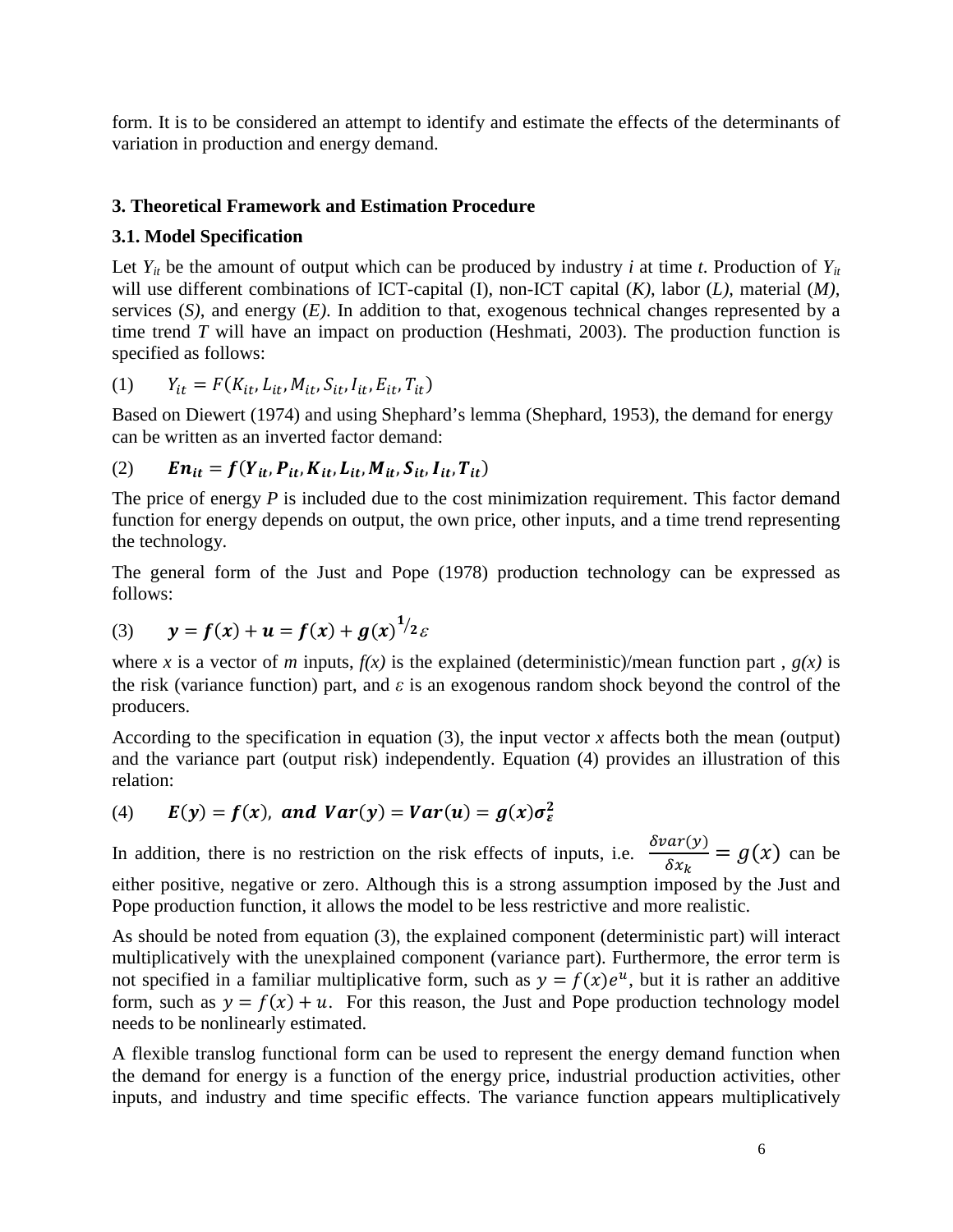with the demand function, and it accommodates both positive and negative marginal effects of the determinants of energy demand, as well as its effect on the energy use pattern. Unlike in traditional models with heteroskedasticity in and unknown form, the variance function allows the energy demand model to be heteroskedastic with a specified form. It is specified to be a function of the production input factors as well as with energy policy and environmental variables.

#### **3.2. Estimation Procedure**

#### **3.2.1 A Two-Stage Estimation Procedure for the Variance Function Parameters**

A two-stage estimation procedure exists for the Just and Pope production function. It relies on the use of a consistent estimator of the variance function parameters vector  $\beta$  in the first stage. The least square estimate of  $\beta$  is consistent, and it can be used in the first stage. In the second stage,  $\beta$  is estimated relying on the following specification described in [Harvey \(1976\):](#page-22-11)

(5) 
$$
\widehat{\beta}_{(2)} = \widehat{\beta}_{(1)} + \Phi + 0.2804 \left[ \sum_{i=1}^{n} z_i z_i \right]^{-1} \sum_{i=1}^{n} z_i e^{-z_i \widehat{\beta}_{(1)} \widehat{u}^2 i}
$$

where  $\hat{\beta}_{(1)}$  is the first stage (estimated by least square) estimate of the  $m \times 1$  parameter vector  $\beta$ , *z<sub>i</sub>* is the  $\overrightarrow{l} \times \overrightarrow{m}$  vector of regressors (with the first element one),  $\Phi$  is an  $\overrightarrow{m} \times \overrightarrow{l}$  vector in which the first element is (0.2704) and the remaining elements are zero. The second stage estimate  $\hat{\beta}_{(2)}$  is considered asymptotically efficient [\(Tveterås, 1997\)](#page-24-6).

#### **3.2.2 The Energy Demand Model with Production Risk**

Let the energy demand function of the South Korean industrial sector be specified as follows:

(6) 
$$
En_{it} = f(y_{it}, p_{it}, q_{it}, t_{it})e^{\varepsilon}, \varepsilon = \mu_{it} + \nu
$$

where *En* is the energy demand, *f* represents the functional form of the energy consumption technology, *y* is the value added which is produced by using energy, *p* is the price of energy, *q* is a vector of factor inputs of production and *t* represents the energy consumption technology. The relationship specified in equation (6) defines the energy consumption possibility frontier given the level of output as depicted by [Diewert \(1974\).](#page-21-12) The model can be viewed as the energy input requirement function.

An industrial sector may use energy in excess of what is technically necessary to produce a given level of output. Therefore, its demand for energy depends on the following: (i) the functional form of the energy consumption technology *f*, (ii) energy use inefficiency  $\mu$  and (iii) random factors outside the control of the industries *ν*, such as different types of unanticipated policies and external shocks which impact the industry.

According to [Aigner et al. \(1977\),](#page-21-13) the value of  $\mu$  >= 0 is interpreted as an energy use inefficiency, or the overuse of energy in this case. It represents the percentage of energy consumption in excess of the minimum amount of energy required to produce a given level of output. If  $\mu = 0$  for an industry, it is said to be fully efficient in the use of energy. Since random factors can be both favorable ( $\nu < 0$ ) and unfavorable ( $\nu > 0$ ), the error term  $\nu$  can take both positive and negative values, i.e.  $-\infty < \nu < \infty$ . The energy demand frontier is obtained by setting  $\mu$  $= 0$ . The energy demand frontier is, therefore, stochastic because of the presence of  $\nu$ . In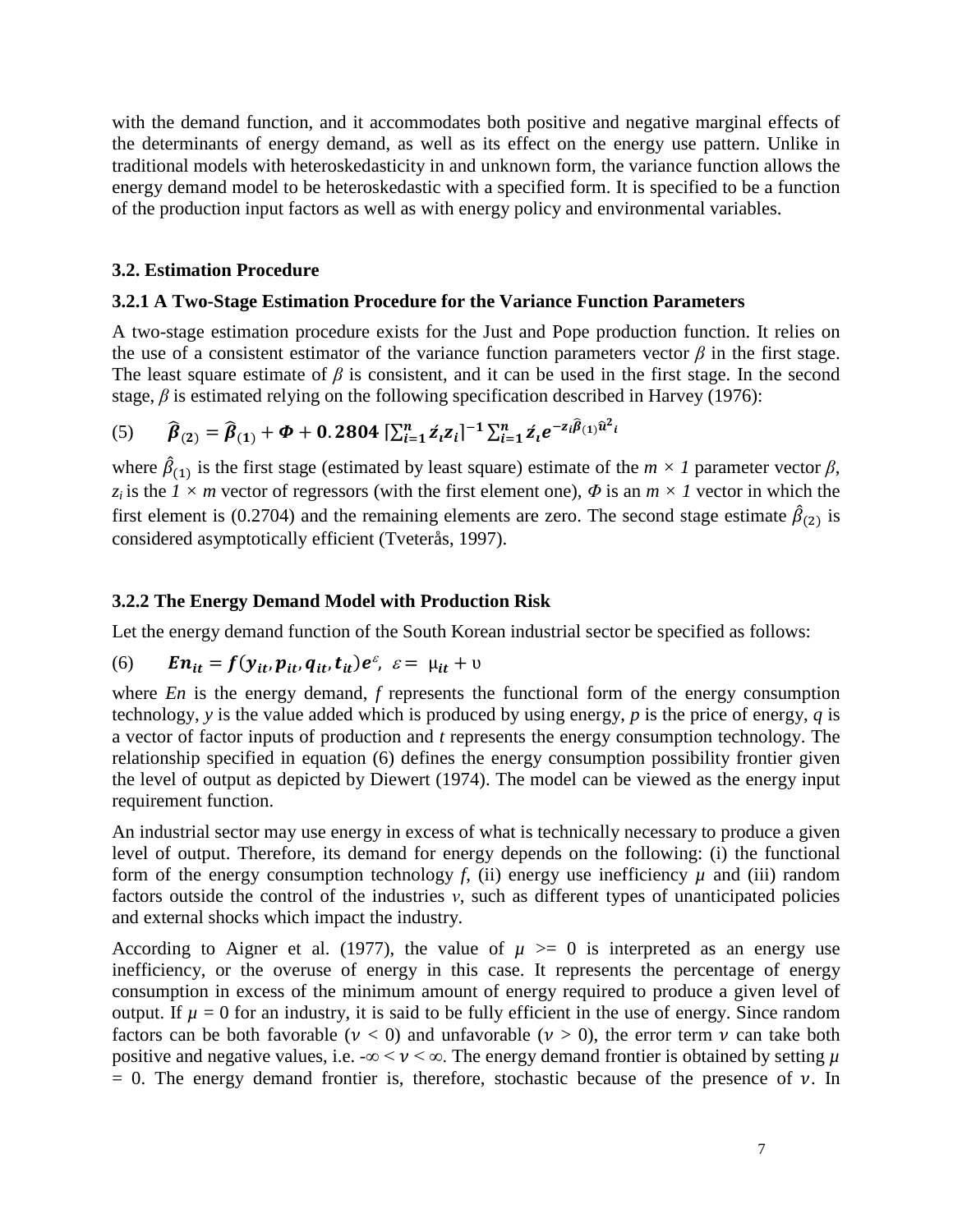similarity with the commonly known stochastic frontier model, the demand model here is a stochastic energy demand model.

The energy demand function can be generalized to incorporate risk according to [Just and Pope](#page-22-7)  (1978) and interpreted as an energy demand frontier written as:

$$
(7) \qquad \mathbf{En} = f(x; \alpha) e^{g(x; \beta)} \varepsilon
$$

where  $x=(y, p, q, t)$ ,  $f(x; \alpha)$  is the deterministic part,  $g(x;\beta)\varepsilon$  is the variance part and can be modeled with a known form heteroskedasticity, and *x* is the prime determinant of the variance of energy use. Taking the logarithm of equation (7), the factor demand model, its mean, and its variance can be written in the following linear form:

$$
(8) \qquad \ln(En) = \ln(f(x;\alpha)) + g(x;\beta) + \varepsilon
$$

 $\overline{2}$ 

$$
(9) \qquad E(En) = f(x; \alpha) e^{\frac{g^2}{2}}
$$

(10) 
$$
V(En) = f^2 e^{g^2} \left( e^{\frac{g^2}{2}} - 1 \right)
$$

If the expected value of *E* results in  $E(En) \ge f(x; \alpha)$ , the marginal effect (marginal variance), *ME*, with respect to input *j* is:

(11) 
$$
ME_j = \frac{\partial V(En)}{\partial x_j} = 2.f. e^{\frac{g^2}{2}} [f_j e^{g^2} - 1] + f.g. g_j. (2e^{g^2} - 1)
$$

The rate of technical change from period *s* to period *t* can be specified assuming a translog specification as follows:

(12) 
$$
TC_{s,t} = (\theta_t - \theta_s) + \sum_j (\theta_{j,t} - \theta_{j,s}) \ln(x_j)
$$

where the term  $(\theta_t - \theta_s)$  is the pure component that is only time dependent and the summation term is the non-neutral component which depends on the level of input utilization.

In a production case, the elasticity of output with respect to input *j* is specified as follows:

(13) 
$$
EI_j = \frac{\delta y}{\delta x_j} \cdot \frac{x_j}{y} = \frac{\delta lny}{\delta lnx} = \beta_j + \sum_k \beta C_{kj} ln x_k + \beta C_{jt}
$$

The subscripts *i* and *t* representing the industry and time periods, respectively, are neglected for simplicity. The vector of parameters  $\beta$  is the estimated coefficients of the production model.

We do not impose constant returns to scale, and the rate of returns to scale (RTS) is the sum of *j* output elasticities in a production function case. The RTS can be calculated as the sum of the input elasticities as follows:

(14) 
$$
RTS = \sum_j (EI_j(x)) = \sum_j \frac{\partial f}{\partial x_j} \cdot \frac{x_j}{f(x)}
$$

For the energy demand model, RTS is obtained by the inverse of the derivative of energy demand with respect to changes in the output. It represents the returns to scale corresponding to the one explained above in the case of a production function.

Using a translog functional form to approximate  $f$  in equation  $(8)$ , the following relation can be obtained: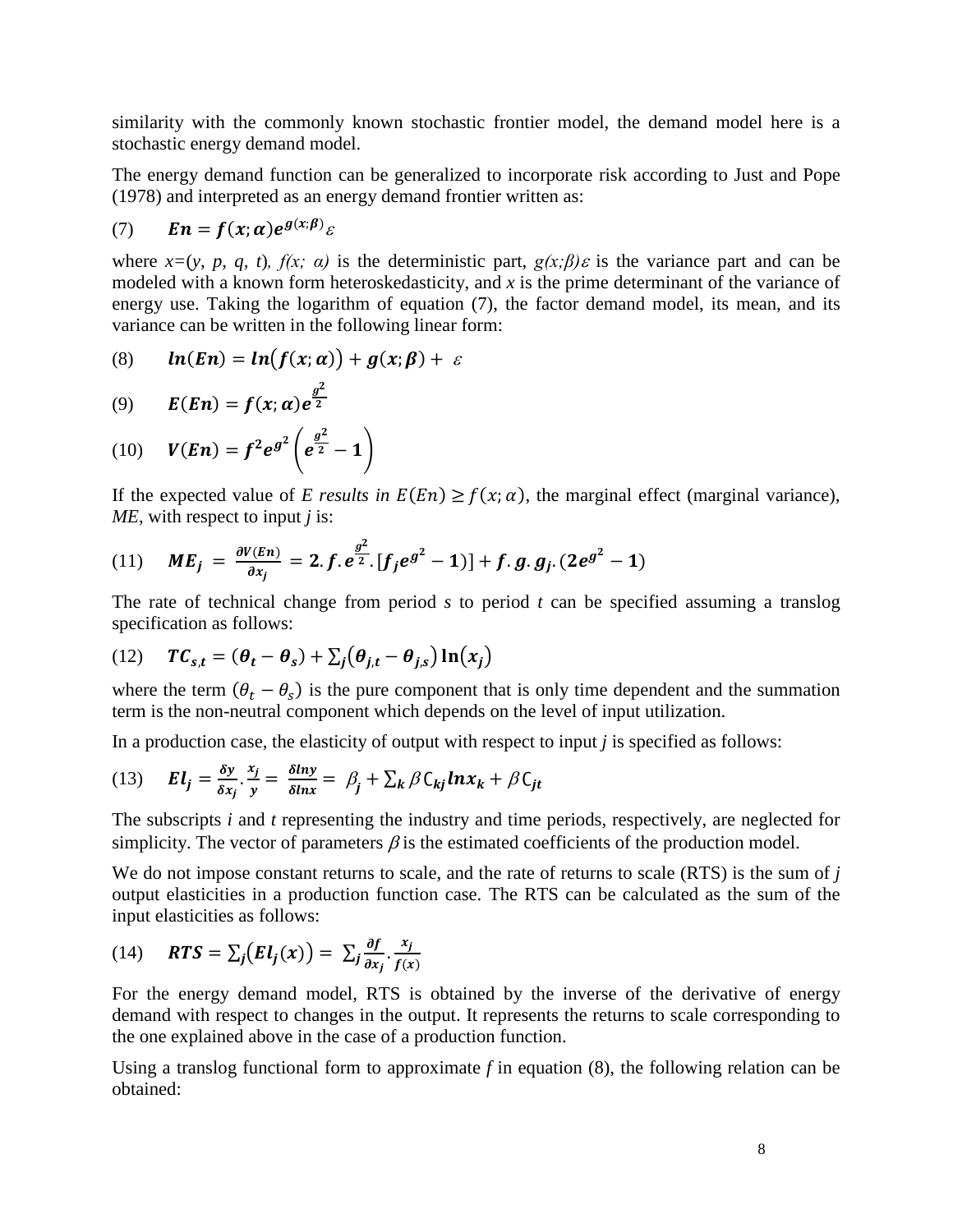(15)  $lnEn_{it} = \alpha_0 + \sum_i \alpha_i ln y_{it} + \alpha_p ln p_{it} + \alpha_q ln q_{it} + \frac{1}{2} \left\{ \sum_i \sum_k \alpha_{ik} ln y_{kt} + \alpha_{pp} ln p_{it}^2 + \frac{1}{2} \sum_i \sum_k \alpha_{ik} ln y_{kt} + \frac{1}{2} \sum_k \alpha_{ik} ln q_{it} \right\}$  $\alpha_{qq}$ ln $q_{it}^2$  } +  $\sum_i \alpha_{ip}$ ln $y_{it}$  ln $p_{it}$  +  $\sum_i \alpha_{iq}$ ln $y_{it}$ ln $q_{it}$  +  $\alpha_{pq}$ ln $p_{it}$ ln $q_{it}$  +  $\{\sum_i \beta_i y_{it}$  +  $\beta_p p_{it}$  +  $\beta_a q_{it} + \beta_t t$   $\times$   $[\mu_i + \nu_{it}]$ 

Following the same steps outlined in [Heshmati \(2001\)](#page-22-12) that used this model in the context of labor demand, the estimation steps are described as follows:

*Step 1*: Ignore the variance function  $g(x; \beta)$  and estimate equation (15) by OLS or least squares dummy variable (LSDV) methods, where  $\mu_i$  is estimated from  $n-1$  industry dummies. The error term which contains the variance function parameter will be heteroskedastic of an unspecified form [\(Caudill et al., 1995;](#page-21-14) [Kumbhakar, 1997\)](#page-23-10).

*Step 2*: From estimating  $\alpha$ , and  $\mu$  in step 1, the residual,  $e$ , can be obtained as follows:

(16)

 $e_{it} =$ 

$$
lnEn_{it} - \{\alpha + \sum_{i} \alpha_{i} ln y_{it} + \alpha_{p} ln p_{it} + \alpha_{q} ln q_{it} + \frac{1}{2} [\sum_{j} \sum_{k} \alpha_{jk} ln y_{jit} ln y_{kit} + \alpha_{pp} ln p_{it}^{2} + \alpha_{qq} ln q_{it}^{2}] + \sum_{j} \alpha_{jp} ln y_{jit} ln p_{it} + \sum_{j} \alpha_{jq} ln y_{jit} ln q_{it} + \sum_{j} \alpha_{pq} ln p_{it} ln q_{it} + \mu_{i}\}
$$

The values of the estimate's residual will be used to estimate the variance function by the nonlinear estimation method as follows:

$$
(17) \quad \ln(e_{it}) = -1.2704 + \ln\{\sum_j \beta_j y_{jit} + \beta_p p_{it} + \beta_q q_{it} + \beta_t t\} + \ln v_{it}
$$

It should be noted that the energy demand is specified as a flexible translog functional form, while the variance function is simple without any interaction or square terms. The error term converges to  $v_{it}$ , which is Chi-square with one degree of freedom. Therefore, according to theorem 2 in [Just and Pope \(1978\),](#page-22-7) the mean and variance of  $lnv_{it}$  are (-1.2704) and (4.9348) respectively [\(Griffiths and Anderson, 1982\)](#page-22-13).

*Step 3*: The models in equations (15) and (17) together form a non-linear model and therefore must be estimated in an iterative procedure accounting for heteroskedasticity using a Feasible Generalized Least Square (FGLS) estimator [\(Greene, 2008;](#page-22-14) [Wansbeek and Kapteyn, 1989\)](#page-24-7) in order to obtain efficient estimates of  $\alpha$  and  $\beta$ . FGLS is more efficient than simple least squares dummy variable estimates of the model. Since the model is non-linear, an iterative procedure is used. Convergence will be obtained after a repeated iteration process, which is equivalent to using a maximum likelihood estimation method [\(Greene, 2008\)](#page-22-14).

The marginal risk (variance) effect for *g(.),* which is analogous to the demand elasticity based on *f(.)*, is calculated. A variable is variance increasing if *ME >0*, and variance decreasing if *ME <0*. The total marginal effect (sum of individual *ME*s) is analogous to the scale effect in energy consumption derived from  $f(.)$ . If the total marginal effect is greater than zero, i.e  $ME > 0$ , then an expansion of output level leads to an increase in the energy demand variance. The variance and *ME* can be used as policy variables [\(Battese et al., 2000\)](#page-21-15) to help identify which factors increase or decrease the variance of energy demand.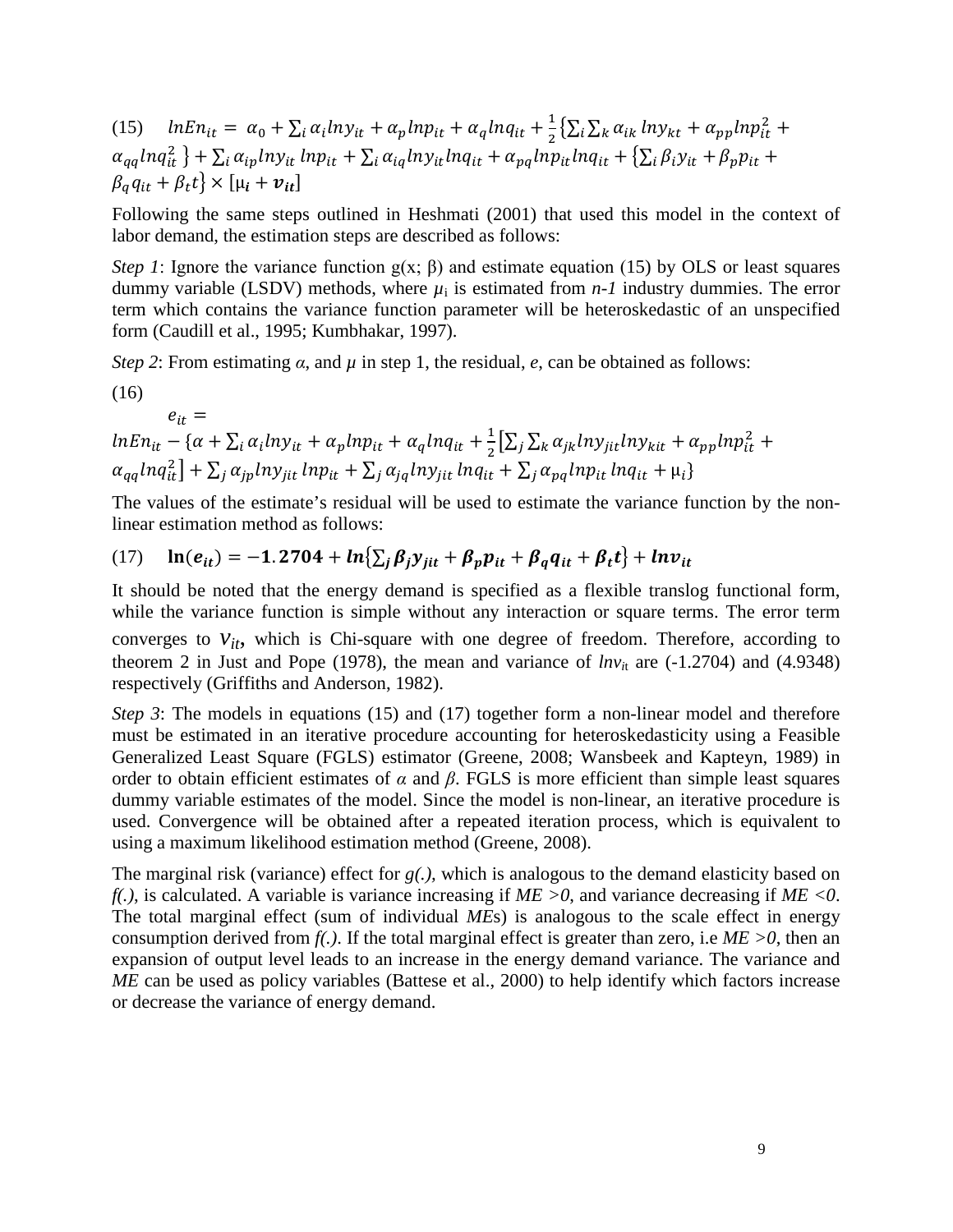#### **3.3. Data Source**

The data used in this study is obtained from the harmonized EU KLEMS growth and productivity account database (November 2009 release). The database is publicly available at [http://www.euklems.net.](http://www.euklems.net/) Details of the data and construction of the variables, along with the industries' characteristics, are provided in Appendix B.

#### **4. Empirical Results and Discussion**

#### **4.1. Parameter Estimates**

The parameter estimates for the energy demand (not accounting for risk) are reported in Appendix Table C.1. The parameter estimates of the energy demand accounting for risk are reported in Appendix Table C.2. In the second stage, the variance function is estimated by nonlinear least squares. Using the estimated variance, the model is re-estimated based on transformed data in the third step. In the third stage, the translog function  $f(x)$  is estimated by least squares with predicted variances from the second step as weights. These parameter estimates are reported in Appendix Table C.3. The error term  $\mu_i$ , from the estimated coefficients in equation (6), is treated as an industry fixed effect and is estimated based on the input variables and industry specific characteristics, such as the technology level, size, R&D scale, etc.

The FGLS estimator for the Just and Pope production risk with fixed industry specific intercepts will be the same as the usual FGLS estimator when the fixed effects are implemented as dummy variables [\(Tveterås, 2000\)](#page-24-3). Furthermore, technical inefficiency in industry *i* is estimated relative to the industry with the best performance (in terms of using least energy per unit of output) in the sample. Recall that an industry is assumed to be fully efficient if  $\mu_i = 0$ . However, the reference industry may not be the best in all the years, therefore we allow technical inefficiency to be timevarying and we measure it relative to the industry with the best performance in each given year. The procedure is similar to those applied in [Heshmati \(2001\)](#page-22-12) and [Lovell and Schmidt \(1987\):](#page-23-11)

(18) 
$$
TIMEFF_{it} = g(x_{it}; \beta)(\alpha_0 + \mu_i) - \min_t [g(x_{it}; \beta)(\alpha_0 + \mu_i)]
$$

(19) 
$$
TEFF_{it} = \exp(-TINEFF_{it})
$$

where TINEFF and TEFF refer to technical inefficiency and technical efficiency, respectively.

If the marginal variance of input *j:*  $ME_i$  specified in equation (11) is positive, then the input *j* is said to be risk increasing, while it is said to be risk decreasing if the sign is negative. The estimated variance from equation (10) is an increasing function of the expected mean of energy demand. The total variance is then divided into two components: output variance and input variance [\(Heshmati, 2001\)](#page-22-12).

#### **4.2. Econometric Tests of the Model**

The model's coefficient of determination  $(R^2)$  is equal to 0.924, implying that more than 92% of the variation in the data can be explained using this model. Most of the parameters are highly statistically significant. The regularity conditions in this model are also tested, requiring both monotonicity and concavity. The concavity can be tested by examining the matrix of the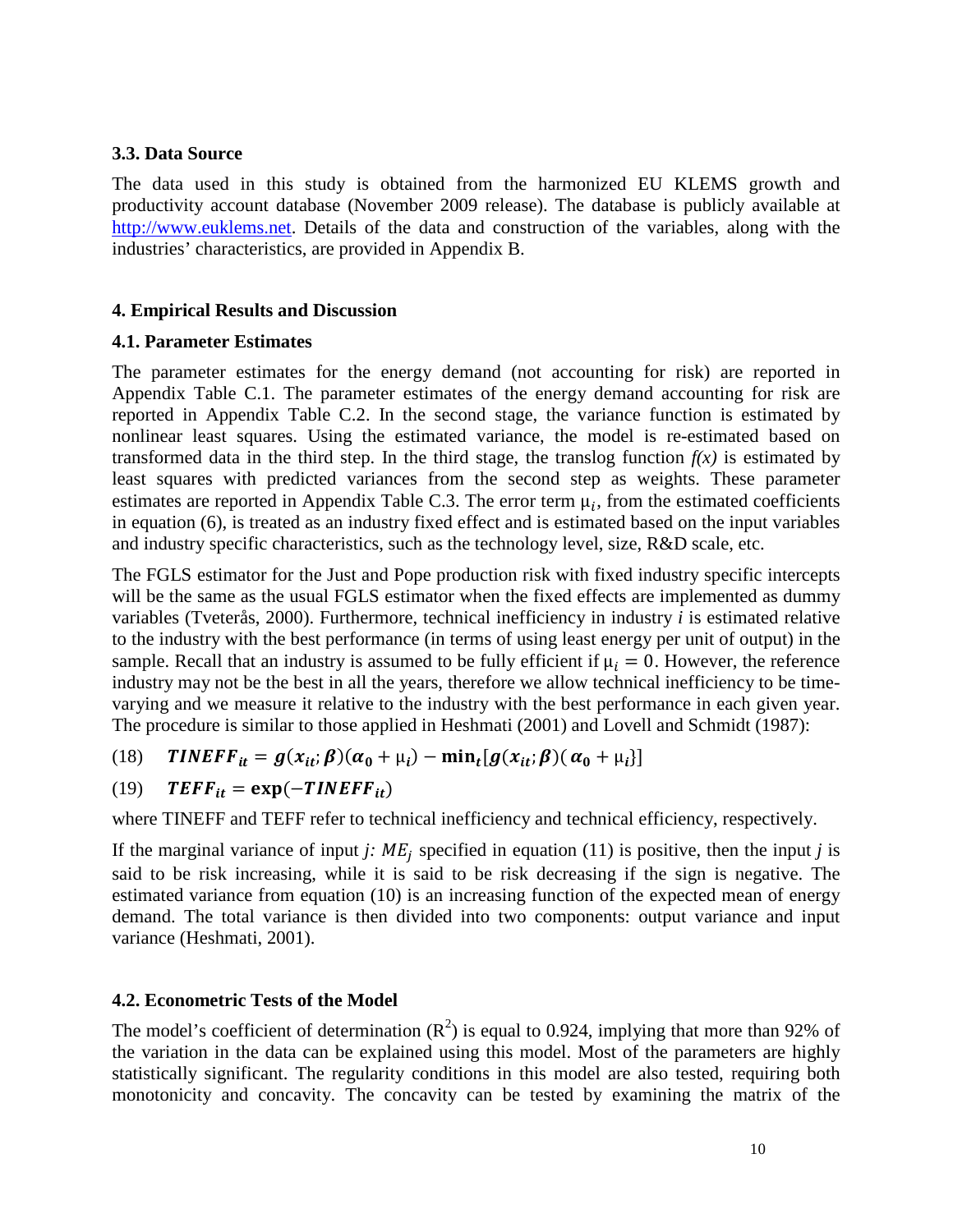elasticities of inputs and output specified in equation (13) for semi-definite negativity, as explained by [Gallant \(2008\).](#page-22-15) The frequencies of positive marginal productivities of the estimated translog energy demand function with risk are as follows (see Appendix Table C.4, column 4): output 0.739, non-ICT capital 0.863, labor 0.268, material 0.497, services 0.764 and ICT capital 0.138. These frequencies indicate that the average positivity of the logarithmic marginal products with respect to output and each input factor of demand are satisfied.

The convexity of own price elasticity is also satisfied, with (0.928) indicating that more than 92% of the data points satisfy the convexity condition of own price elasticity in the energy demand model with risk. The curvature conditions in the energy demand model with risk are also tested and show that the eigenvalues of the elasticities are mixed in sign. The sample average elasticities for price, output, capital, labor, material, services, ICT capital and time trend are 1.178, 0.805, 0.195, 0.008, -0.066, -0.300, -1.122 and -2.564, respectively. The negative sum of - 1.866 indicates a negative semi-definite value, confirming that the second regularity condition is also satisfied [\(Moss et al., 2003\)](#page-23-12).

A Harvey-specification test [\(Harvey, 1976\)](#page-22-11), based on the FGLS estimator, is undertaken for the pooled energy demand model with risk. The null hypothesis states that all coefficients of the multiplicative variance function, except the intercept  $\beta_0$ , are zero. The Harvey test statistic is RSS/4.9348, where RSS is the residual sum of squares of the estimated variance function, and is asymptotically distributed as chi-square with the degrees of freedom equal to the number of regressors. In our model, the Harvey test statistic for the variance function *log (e)* is (944.982) with 25 degrees of freedom. This is noticeably higher than the chi-squared value of 46.928 at the 99% level of significance. Thus the null hypothesis is rejected and the model with the variance function is accepted.

# **4.3. Returns to Scale**

The *RTS* for the energy demand model is 2.938, indicating that, on average, increasing returns to scale are present. This shows an increase in output resulting from increased energy use, conditional on other inputs and technology. In Figure 1, where industries are distributed based on their returns to scale, it is shown that all industries exhibit increasing returns to scale, except for the agriculture, hunting, forestry and fishing (industry code 1) and post and telecommunication (industry code 23) industries. This implies that these industries are energy dependent for their given level of production.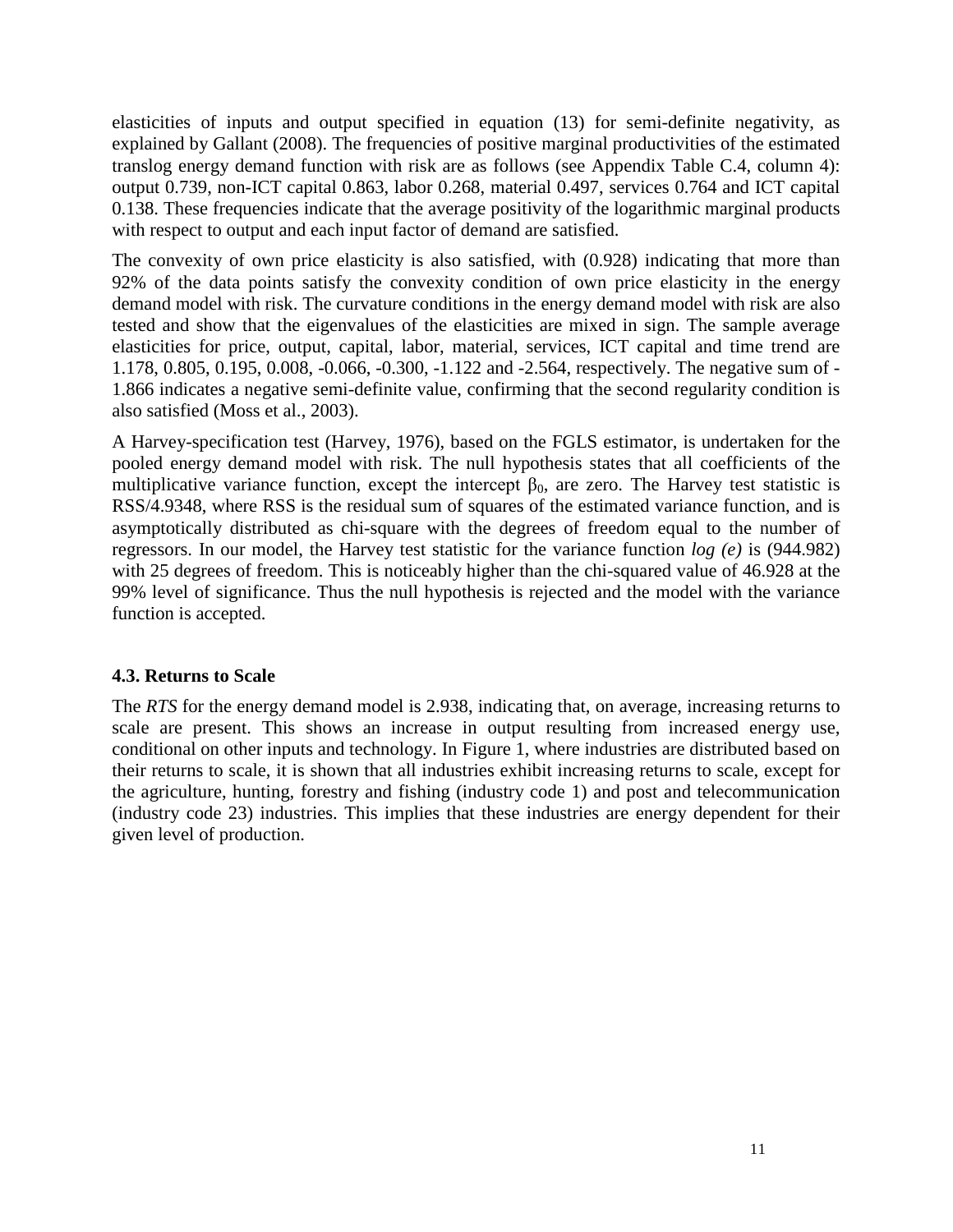

*Figure 1.* Rate of Returns to Scale by Industry

#### **4.4. Elasticities**

Several important conclusions can be drawn from the reported results in Appendix Tables C.4, and C.6-C.8. First, the own price elasticity of energy (the mean energy demand elasticity with respect to energy price) is -0.591 with a standard deviation of 0.532, which implies an expected negative responsiveness of the energy demand with a change in the energy price. Second, the elasticity of demand for energy use with respect to its price rate is the largest in the mining and quarrying sector (industry code 2) with a value of -1.247. This is followed by financial intermediation sector (industry code 20) with value of -1.121, the public administration and defense sector (industry code 22) with value of -1.115, the real estate, renting ad business activities sector (industry code 21) with value of -1.091, the whole sale and retail trade sector (industry code 16) with value of  $-1.041$ , and the agriculture forestry, hunting and fisheries sector (industry code 1) with value of -1.024. These figures indicate a highly elastic energy demand with respect to its price. The industries are generally less energy intensive and relatively more dependent on energy than other sectors. On the other hand, the industries that are less responsive to changes in energy price are the transport equipment sector (industry code 12) with value of - 0.309, the machinery, NEC sector (industry code 10) with value of -0.349, the textile, leather and footwear sector (industry code 4) with value of -0.368, the pulp, paper, printing and publishing sector (industry code 6) with value of -0.373, and the hotels and restaurants service sector (industry code 17) with value of -0.393.. There are different reasons for such behavior in the energy price elasticity. For example, the transport equipment sector (industry code 12) and the machinery, NEC sector (industry code 10) are the two industries with the most intensive use of energy, implying that energy use is an essential factor of production. Therefore, they are less likely to be responsive to changes in the energy price. The other three industries that exhibit smaller elasticities are classified as low tech industries, and they are unable to substitute the energy input with other factors of production that have a lower price.

Third, disparities are found between the elasticities of energy with respect to capital, materials and services. The mean elasticities of energy with respect to capital and materials are 0.175 and 0.068, respectively, indicating slight differences in the responsiveness between energy with capital and energy with materials. The elasticity of energy with respect to capital is interpreted as, a 10% increase in capital leads to 1.75% increase in energy use. A larger response can be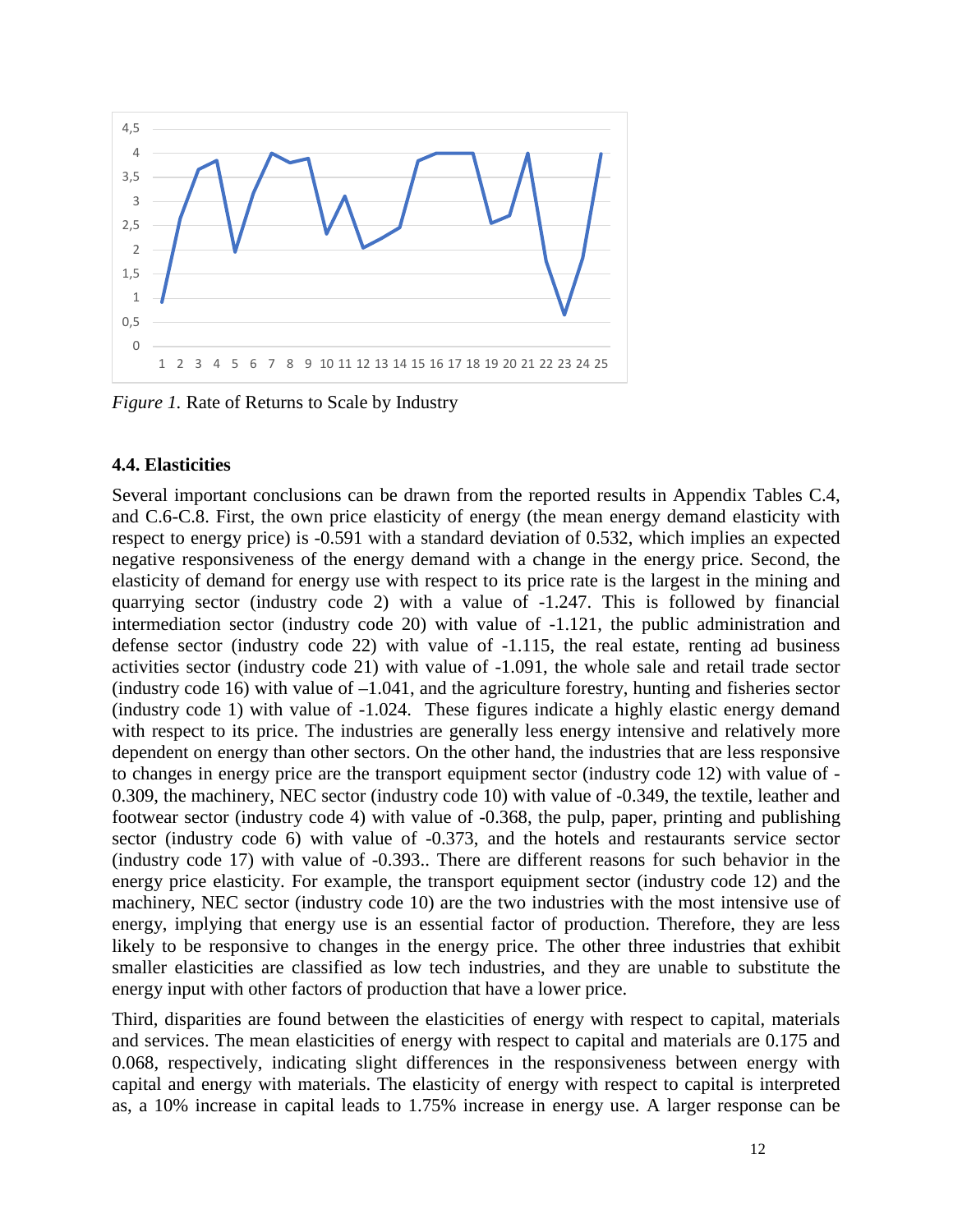found between energy with services, as indicated by a mean elasticity of 0.349. The non-ICT capital elasticity over time is positive, however, it continuously decreases. The highest and lowest non-ICT capital input elasticities are found in the wood and cork sector and basic metals and fabricated metal sector, corresponding to 0.479 and 0.075, respectively. Since the financial crisis, elasticities have been declining towards zero, although the level varies greatly over time.

Fourth, energy is found to be have been substituted by ICT capital and labor with mean elasticities of -0.175 and -0.172, respectively. That is, a 10% increase in labor decreases energy use by only 1.72%. Over time, all of the elasticities are negative. This implies that labor provides an opportunity to substitute for the energy input, but that employment is not an important factor in energy use. Across industries, the labor elasticities are both positive and negative. The elasticities vary between -0.972 for the education sector (industry code 23) and 0.638 for the wood and cork sector (industry code 5). This result shows that it is not sufficient to focus on the substitution of labor inputs for energy, but that one has to look at the dispersion across industries and over time. The effects of ICT capital on energy use, as mentioned above, show that a 10% increase in investment of ICT will yield a 1.75% decrease in use of energy. Therefore, a similar effect exists between ICT capital with energy and labor with energy.

Fifth, the mean energy demand elasticity with respect to output is 0.499. This is interpreted as energy use increasing by roughly 0.5% for every 1% increase in output, holding all else constant. The sign of the elasticity is positive as expected, suggesting that more energy is required to increase output. An output elasticity of energy that is less than 1.0 suggests that economic growth leads to higher energy use, but with increased efficiency. Although economic growth can be helpful to the productivity per unit of energy used, it makes total energy use and  $CO<sub>2</sub>$ emissions increase. Thus a paradox exists between increasing efficiency and reducing emissions [\(IEA, 2011\)](#page-22-16). Industry-wise, the output elasticities vary between 1.222 for the agriculture, hunting forestry and fishing sector and 0.251 for the other community, social and personal services sector. Over time, there is large variation in the elasticities, which can be depicted by a Wshaped curve. Variation is present across industries as well, reflecting differences in energy use efficiency and saving rates across different industries.

Over time, no systematic pattern is observed in the development of energy price elasticity. All mean elasticities of the energy price in each year are as expected negative. The energy demand responsiveness for a change in its own price has declined dramatically over time, although the fluctuations in the period from 1988 to 1996 occur due to the effects from the second oil supply shock. This indicates that the relationship between economic growth and energy demand becomes more feasible after industrialization [\(Kamerschen and Porter, 2004\)](#page-22-17).

The rapid development of the production capacity in the Korean industries over time have led to an expansion in these industries and the urbanization process, as well as an increase in the national economy [\(Lee et al., 2012\)](#page-23-13). As a result, the response to a change in the energy price has little effect on the total demand for energy over time. The process of industrialization in South Korea has transformed its economy from an agriculturally dominated structure into a service based one, with an annual GDP growth of 2.9% [\(Cho et al., 2004\)](#page-21-16). High growth rates of 4-5% have been observed during the four decades of industrialization. Hence, the increase in GDP per capita has led to a significant increase in the energy demand. A possible explanation may be the shift away from labor intensive industries to more capital and energy intensive ones. Additionally, the urbanization process resulting from industrialization has led to a greater demand for energy due to the expansion in services, food delivery, development and the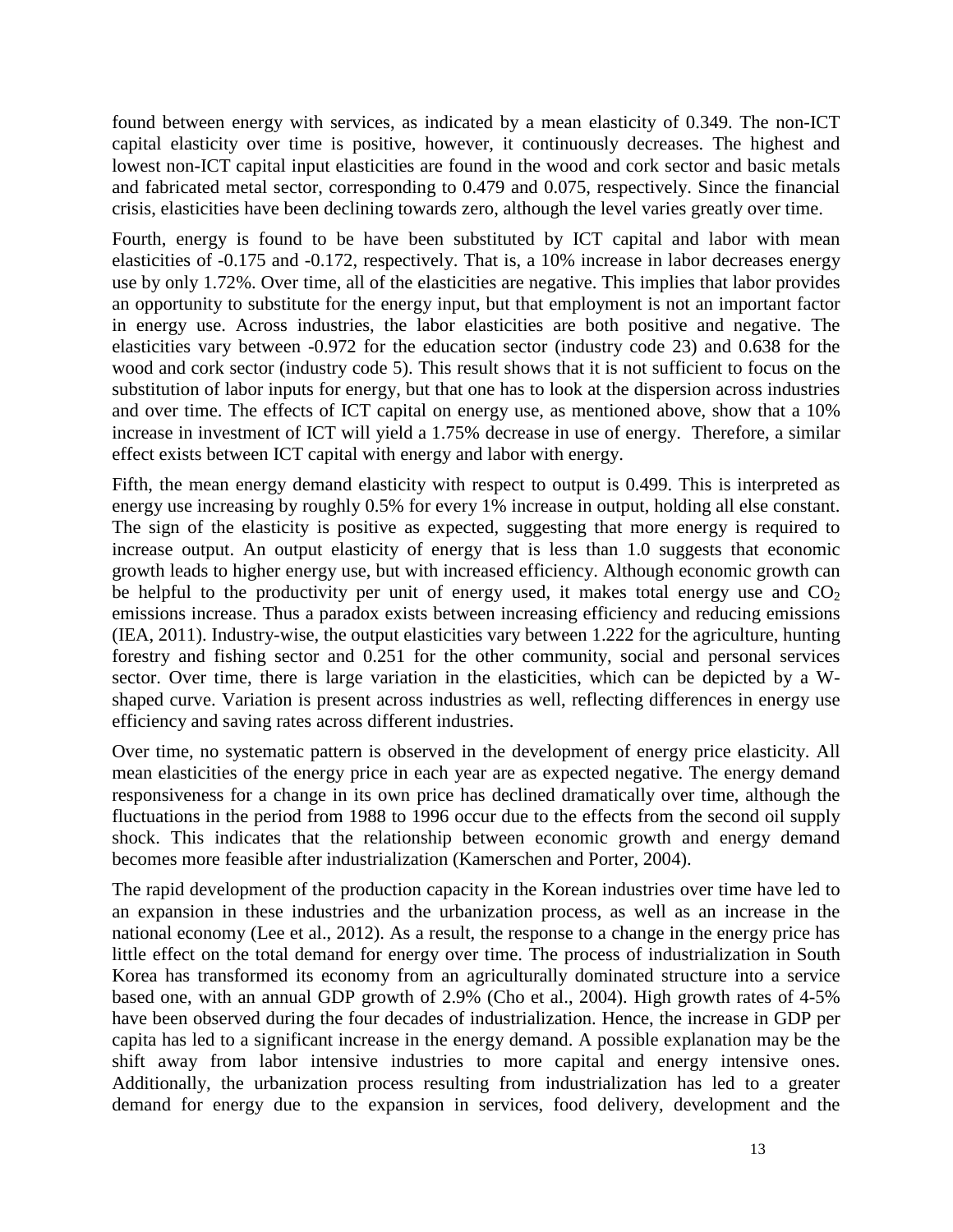maintenance of infrastructure [\(Liu, 2009\)](#page-23-14), as the energy demand model will be further specified accounting for risk.

# **4.5. Marginal Effects**

The marginal effects (marginal variances) with respect to input j, as in equation (11), are calculated for each input. The figures are equivalent to the total elasticity of energy with respect to output and each input. The total marginal effects are also calculated by summing up the individual marginal variances, which is equivalent to the returns to scale discussed previously. If the total marginal effects are positive (negative) then expanding in the level of output will lead to an increase (decrease) in the energy demand variance [\(Heshmati, 2001\)](#page-22-12). The variance is considered to be an increasing function of the expected value of the mean of the energy demand. The estimated parameters are reported in Appendix Table C.5.

The empirical model of the energy demand with risk provides evidence of significant marginal effects in inputs, which indicate that some inputs are risk increasing and some are risk decreasing. In other words, since the input risk is a function of inputs and industries' characteristics, the input level then can be used as an instrument to control the level of risk. Services and ICT capital are the only two inputs that decrease risk, with ICT capital having the most significant effect on reducing the variance of energy use. This supports the hypothesis that states that ICT capital and services value added decrease the variability in energy demand.

We believe that any increase in non-ICT capital with all other inputs held fixed must lead to a reduction in the level of energy demand risk, if the two variables are found to be substituting for one another. However, a complementary pattern between energy and non-ICT capital is found in this study, indicating the possibility of non-ICT capital to be a variance increasing input for energy. There are three input factors increasing the variability of energy: the demand for non-ICT capital, material and labor. This supports the hypothesis that non-ICT capital and materials increase the variability of energy demand.

Looking at the marginal effects of industries' characteristics shows that mixed and domestic markets are relatively risk decreasing compared to the export oriented market. The greater export of energy intensive products could increase the industrial energy intensity. It is important to investigate the role of exports on energy intensity, as this can provide policy makers with the impact that energy has on existing and prospective export policies. This can assist the country in fulfilling its obligation in reducing its CO2 emission intensity [\(Zheng et](#page-24-8) al., 2011). Medium and low scale investments in R&D are risk increasing when compared to the high level of R&D investment. Industries that invest more in R&D tend to adopt energy efficiency programs and tools. Medium and small size industries are risk decreasing compared to the larger size industries. New technologies, especially micro-electronics, allow small industries an inexpensive means to control an entire production process [\(Becchetti et al., 2003\)](#page-21-17).

Industries with higher labor productivity and capital intensity decrease the energy demand variability, leading to an increase in the stability of energy use in the production process. Industries with more intensive capital investment are faster in their adjustment towards the adoption of energy efficiency programs [\(Fan et al., 2007\)](#page-22-18). Limited access to capital may prevent energy efficiency measures from being implemented. Technologies that are energy efficient are often more expensive to purchase than alternative technologies. Furthermore, obtaining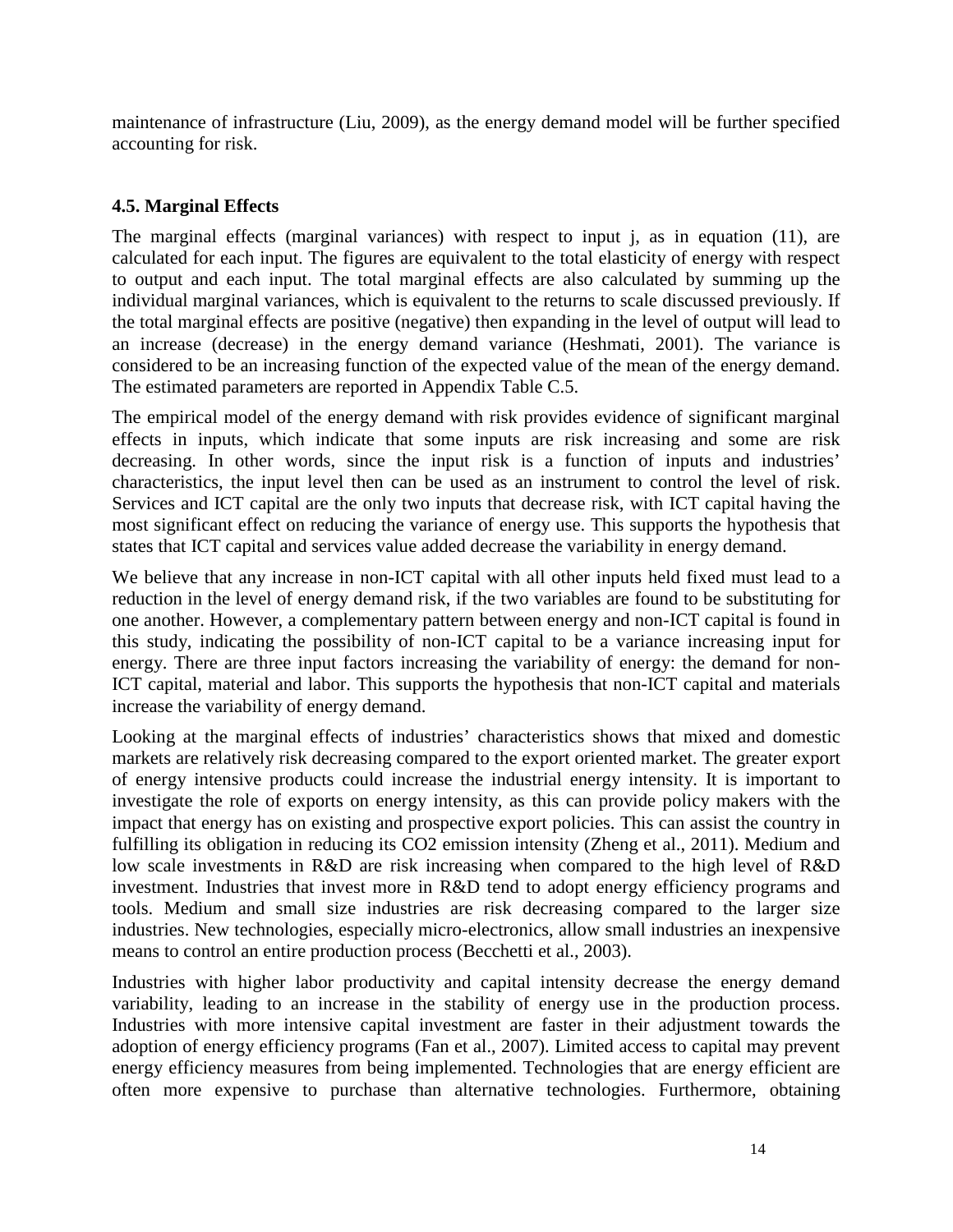additional capital in order to invest in the energy efficient technology may be problematic. Apart from low liquidity, limited access to capital may also be due to the problem of credit accessibility. High skilled and medium skilled labors are risk decreasing factors compared to low skilled labor industries. The former can adapt new technologies which helps to efficiently use energy in production [\(Welsch and Ochsen, 2005\)](#page-24-9). In the period after the first oil shock, the industry's energy demand was more stable than the period before the oil shock. The two oil price hikes forced many industries into saving by promoting conservation measures, switching to other fuels, and raising overall energy efficiency [\(Tsunoda et al., 2000\)](#page-24-10).

# **4.6. Technical Efficiency**

The technical efficiency component is also added to the risk model. As explained by [Kumbhakar](#page-23-7)  and Tveterås (2003), adding technical efficiency effects into the risk model will prevent the estimation from being misleading, as the allocation of inputs in the production process is affected by production risk and the presence of technical inefficiency. The mean values of technical efficiency estimates obtained from equation (18) are reported in Appendix Table C.4. Technical efficiency estimates by year, sector, and industries' characteristics are reported in Appendix Tables C.6, C.7, and C.8, respectively.

The overall technical efficiency is 24.4% with a small standard deviation of (0.259), indicating that industries in general are not efficient in their use of energy. The technical efficiency is slightly increasing over time except during the periods of the two oil shocks. However, a large variation across sectors is observed. A positive relationship is observed between technical efficiency and industries' level of technology (see Figure 2). High-tech industries are most efficient in energy use than low-tech and mid-tech industries.



*Figure 2.* Technical Efficiency Based on Industries' Technology Level

It is obvious that the available technological advancement in the high-tech industries allows for more efficiency and resource management, while for the low tech and mid tech industries these resources and technological advancement may be limited in a way that hinders these industries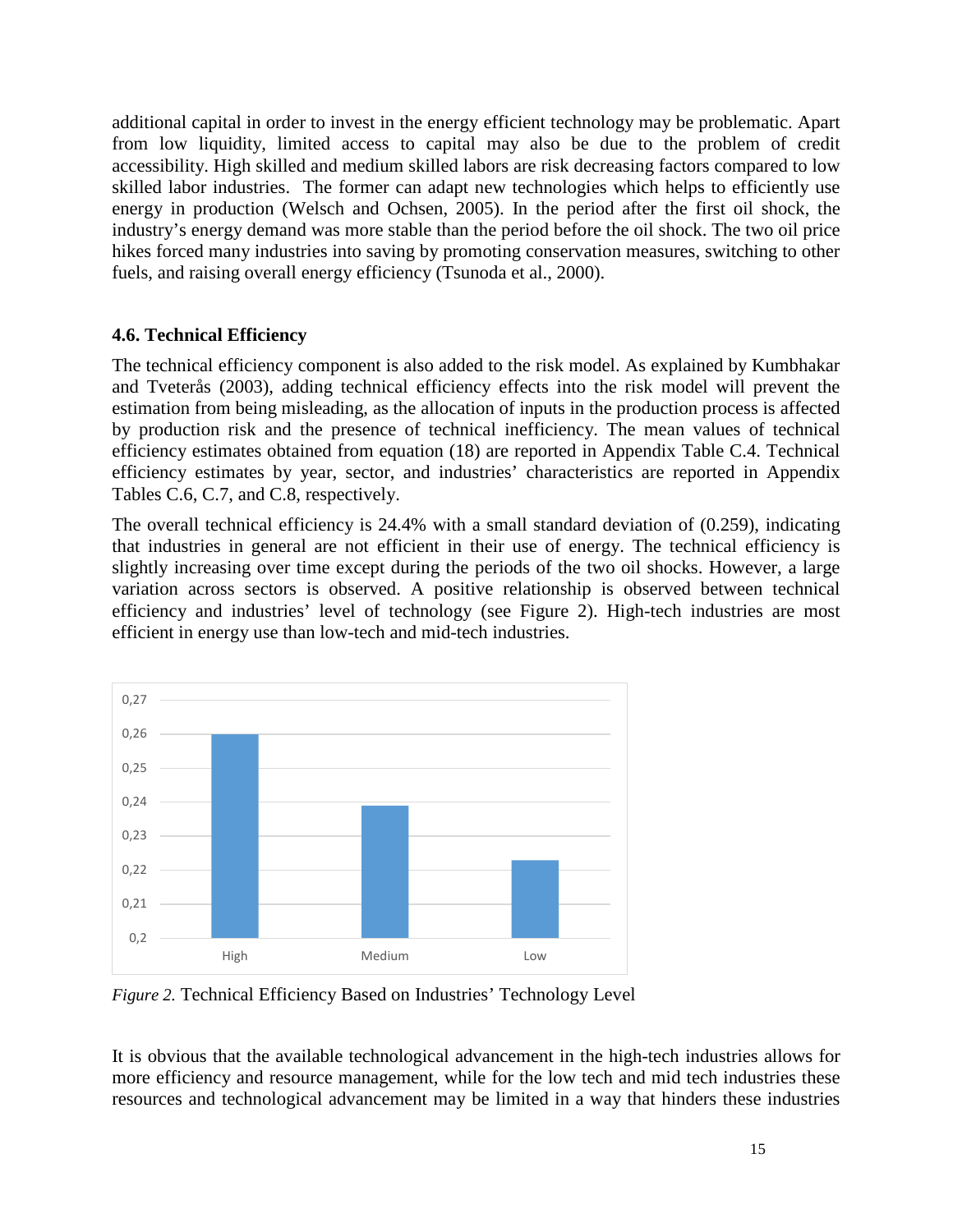from using energy in an efficient manner. A positive relationship is also observed between technical efficiency and the scale of R&D investment. Industries with a larger scale of R&D tend to use energy more efficiently due to their access to advanced technologies and innovations (see Figure 3).



*Figure 3.* Technical Efficiency Based on Industries' Scale of R&D Investment

There is a negative relationship between technical efficiency and industry size. Smaller industries operate with a technically optimal size of energy inputs. There is low potential in the large and medium size industries to save energy (see Figure 4). Industries classified by mixed oriented (international and domestic) markets are comparatively more energy efficient than solely export oriented and domestic market oriented industries (see Figure 5). The mixed oriented industries are involved in the international market as well as domestic market. They are subjected to regulations imposed both in the international and domestic markets.



*Figure 4.* Technical Efficiency Based on Industries' Size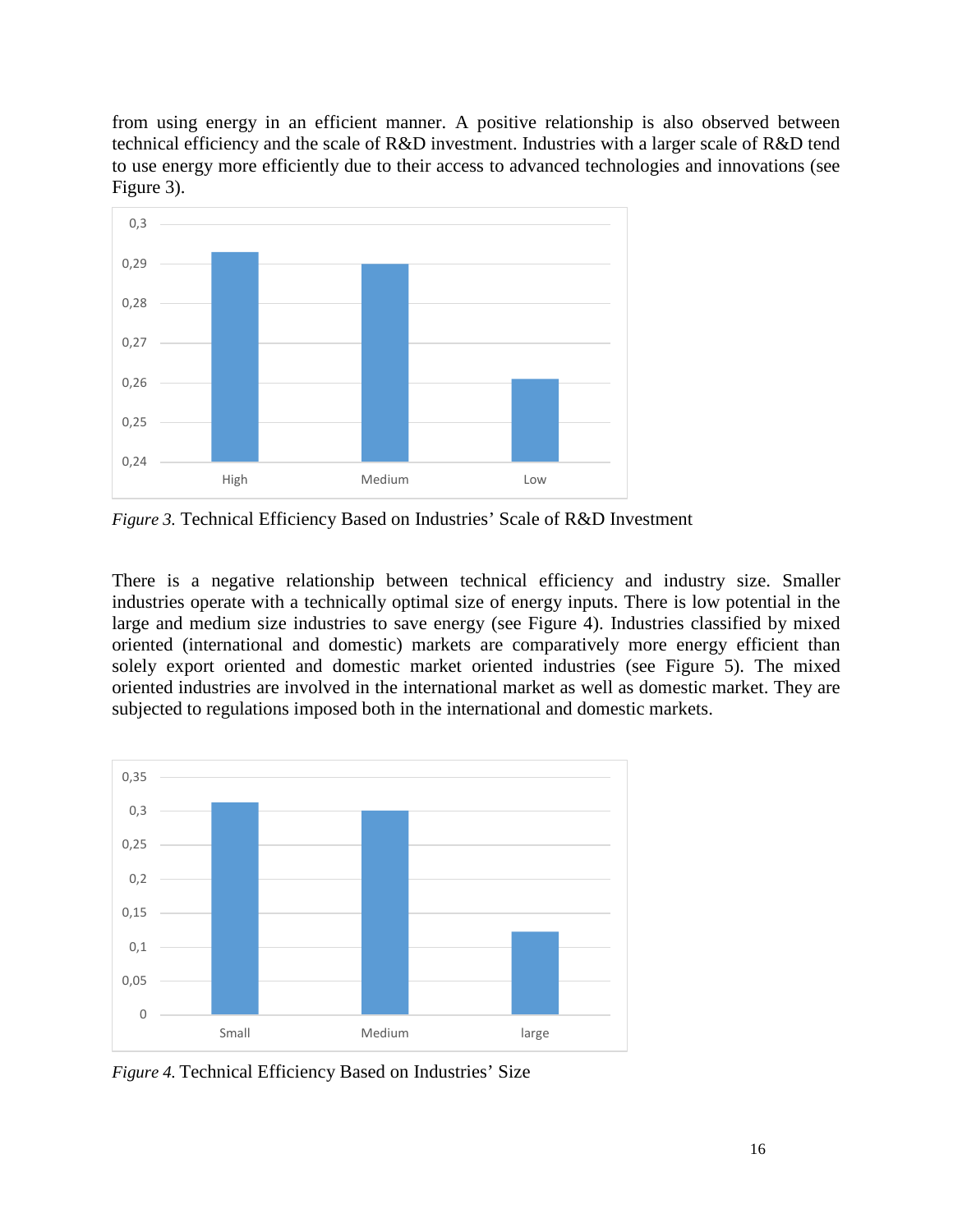

*Figure 5.* Technical Efficiency Based on Industries' Export Orientation

# **5. Concluding Remarks**

# **5.1. Implications for Industry and Policy Makers**

It is difficult to say to what extent the risk properties of inputs have affected the industry's choice of the level of energy use in production. This depends on the risk preference structure of the producers and decision makers in the South Korean industrial sector. Due to lack of information, this study has not been able to measure this. Throughout the data period in this study, the South Korean industries have increased their scale of production. This has served to increase both the mean of energy demand and its related risks.

There are several possible explanations for such development of the mean and risk in energy demand based on the assumption that the producers and policy makers in the South Korean industrial sector are optimizing agents. One explanation is that the producers and policy makers in the South Korean industrial sector are risk neutral, in which case they are only concerned about the mean energy use. A second explanation is that even if the producers and policy makers are risk averse, their risk preference structure is such that the increase in the mean energy use associated with the increase in the scale of production is sufficient to compensate for the increase in energy use risk. This will thus provide them with the highest level of gained utility. A last possible explanation is that the producers and policy makers in the South Korean industrial sector have limited knowledge about the structure of the production risk, resulting in little knowledge about the effects of altering input levels for the optimal level of energy use in production.

The finding of this study should be of interest to the industry sector decision makers. This study is the first of its kind to evaluate the structure of energy demand and its related risks in South Korean industrial sector. Furthermore, the data set used here is the most extensive one for productivity studies of the South Korean industrial sector, with respect to both the length of the time period and the number of industries studied.

For an individual producer and individual sector in the South Korean industries, it is difficult to estimate the effects of changing input levels on the use of energy based on the productivity and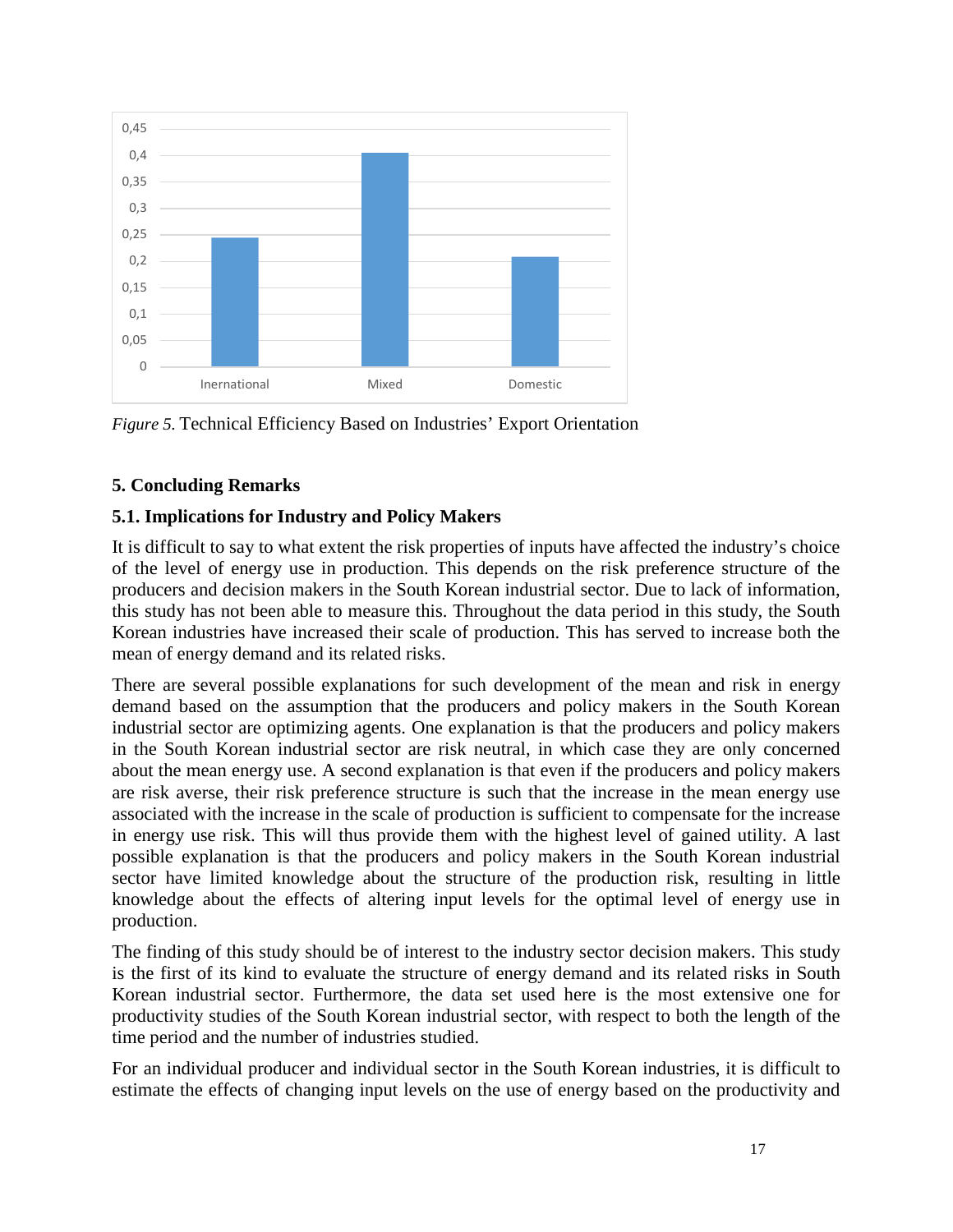energy use history. This study provides information on the structure of production risk based on a sample of 950 industrial sector and time observations. This implies that our conclusions can be drawn with higher confidence than if one must rely on observations from an aggregate industry. However, some caution is expressed in the interpretation of the results due to the quality of the data.

There are a number of ways industries can reduce their energy consumption. Improvements in the industrial process (especially in heating) may lead to a reduction in energy waste and an increase in energy recovery. Material recycling and fuel inputs are also considered factors subject to energy efficiency improvement. Policy makers and stakeholders my take these efficiency opportunities into account in their decision making. According to out empirical results, increasing the level of ICT capital, high investment in R&D and value added services will reduce the variability of energy demand and its related risk. This finding suggests that risk averse producers should invest more in ICT and digitalization technologies and also invest more in R&D in order to reduce the uncertainty related to their demand for energy. It also supports another finding of this study that ICT capital is a substitute for energy inputs in most of the sectors over time. Investment in ICT will require more high skilled labor, which this study has also shown reduces the risk of energy use in production.

For public research programs aimed at the industrial sector, an implication of the empirical results in this study is that one should be concerned about both the mean and risk properties in research on new technologies and in investigating possible alternative inputs for energy. The results suggest that technical progress has contributed more to increasing the mean energy demand than to reducing the level of risk. However, it is an open question as to what extent this development has been driven by the producers and the government sponsored research and development programs.

# **5.2. Conclusions and Practical Recommendations**

This study showed evidence that the introduction of risk has implications for factor use efficiency analysis. A risk averse producer will be concerned about both the mean input of energy and its variance when considering alternative input factors in the production process. This mean-variance tradeoff is represented by the producer's utility function.

It is believed that the results from this study, by using different model specifications for the production and energy requirement functions, will be useful for future empirical studies in this field of research. The empirical results considering the flexible energy requirement function have made it possible to evaluate how well energy conservation can be achieved in each of the Korean industries and to suggest guidelines concerning policy formulation and evaluations to further enhance the industry level energy use efficiency.

Energy prices and environmental problems are a major constraint on the development in different industries. Maximizing energy efficiency should be consistent with the public industrial development strategies. However, it is not always clear which choice will be made between pursuing greater intensive developments or less intensive development strategies. This study will help to shed light on how differently a certain policy affects each industry's performance and factor use.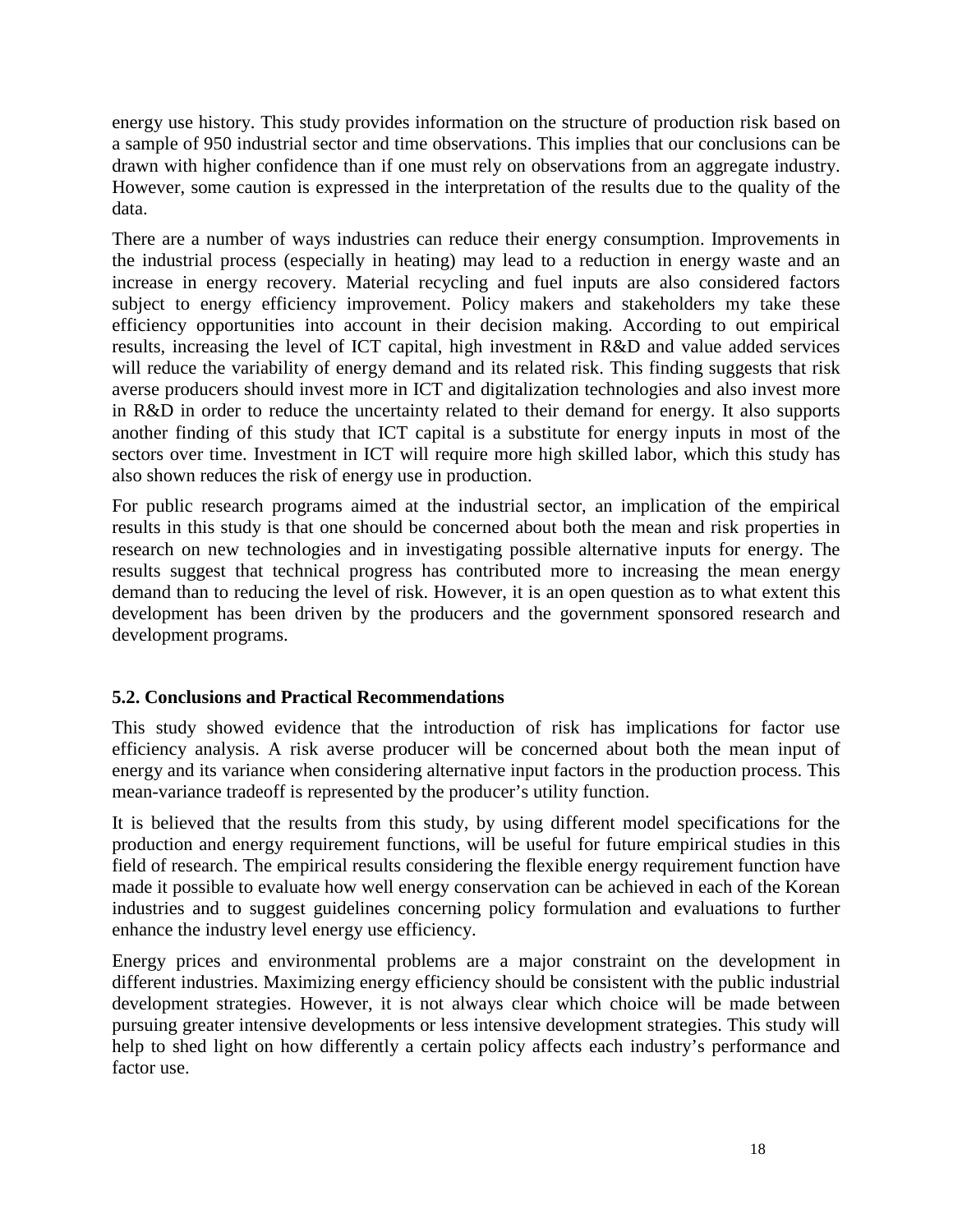#### **5.3. Recommendations for Further Research**

Based on the findings of this study, it is believed that this quantitative study increases the reader's knowledge about the structure of the stochastic production technology in general and the energy demand structure of the South Korean industrial sector. In addition, this study has contributed to the discussion of model specification and estimator choice for empirical modeling of energy demand. In the course of the research work, several interesting paths were not entirely investigated, as the scope of the analysis would otherwise be too wide and perhaps less accurate.

In future research on energy demand and related risks within the Just and Pope framework, other parameterizations of the mean function, such as the generalized Leontief, should be examined. The focus should also be on flexibility, global properties and the effect on variance function estimates. A translog function seems to have a limited consistency region, as the estimated elasticities take extreme values as one moves away from the mean observation. If a functional form is not reliable at data points far from the mean, then this may also have consequences for variance function estimates. It should then be examined in future research what affects outlier observations may have on variance function estimates. In estimating the Korean industry-wide level of energy demand, one might employ a model of a dynamic energy requirement frontier accounting for risk. Such a model allows each industry to choose its own individual risk behavior parameters to catch up with their industry-wide global energy use requirement function and to formulate their production risk structure.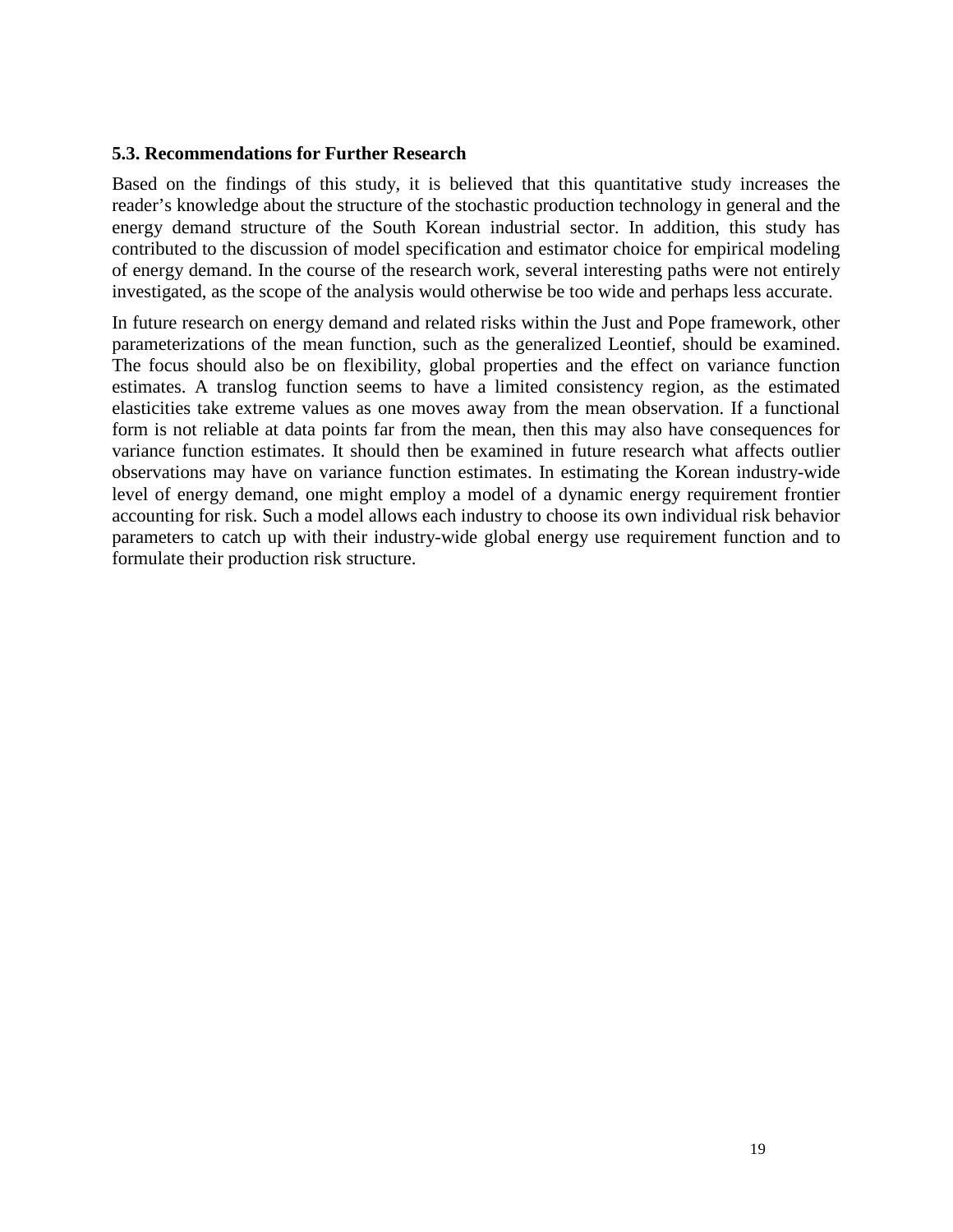#### **REFERENCES**

- <span id="page-21-1"></span>Abdelaziz, E.A., Saidur, R., Mekhilef, S., 2011. A review on energy saving strategies in industrial sector. *Renewable & Sustainable Energy Reviews* 15, 150-168.
- <span id="page-21-13"></span>Aigner, D.J., Lovell, C.A.K., Schmidt, P., 1977. Formulation and estimation of stochastic production function models. *Journal of Econometrics* 6, 21-37.
- <span id="page-21-3"></span>Allan, G., Hanley, N., McGregor, P., Swales, K., Turner, K., 2007. The impact of increased efficiency in the industrial use of energy: A computable general equilibrium analysis for the United Kingdom. *Energy Economics* 29, 779-798.
- <span id="page-21-10"></span>Appelbaum, E., Ullah, A., 1997. Estimation of moments and production decisions under uncertainty. *Review of Economics and Statistics* 79, 631-637.
- <span id="page-21-6"></span>Arrow, K.J., 1971. Essays in the theory of risk bearing. Markham Press, Chicago.
- <span id="page-21-8"></span>Asche, F., Tveteras, R., 1999. Modeling production risk with a two-step procedure. *Journal of Agricultural and Resource Economics* 24, 424-439.
- <span id="page-21-15"></span>Battese, G.E., Heshmati, A., Hjalmarsson, L., 2000. Efficiency of labour use in the Swedish banking industry: a stochastic frontier approach. *Empirical Economics* 25, 623-640.
- <span id="page-21-17"></span>Becchetti, L., Bedoya, D., Paganetto, L., 2003. ICT Investment, Productivity and Efficiency: Evidence at Firm Level Using a Stochastic Frontier Approach. *Journal of Productivity Analysis* 20, 143-167.
- <span id="page-21-4"></span>Berndt, E.R., Wood, D.O., 1975. Technology, prices, and the derived demand for energy. *The Review of Economics and Statistics* 57, 259-268.
- <span id="page-21-7"></span>Binswanger, H.P., 1980. Attitudes toward risk: Experimental measurement in rural India. *American Journal of Agricultural Economics* 62, 395-407.
- <span id="page-21-14"></span>Caudill, S.B., Ford, J.M., Gropper, D.M., 1995. Frontier estimation and firm-specific inefficiency measures in the presence of heteroscedasticity. *Journal of Business & Economic Statistics* 13, 105-111.
- <span id="page-21-16"></span>Cho, W.G., Nam, K., Pagan, J.A., 2004. Economic growth and interfactor/interfuel substitution in Korea. *Energy Economics* 26, 31-50.
- <span id="page-21-5"></span>Christensen, L.R., Jorgenson, D.W., Lau, L.J., 1973. Transcendental logarithmic production frontiers. *The Review of Economics and Statistics* 55, 28-45.
- <span id="page-21-9"></span>Coppejans, M., Gilleskie, D., Sieg, H., Strumpf, K., 2007. Consumer demand under price uncertainty: Empirical evidence from the market for cigarettes. *Review of Economics and Statistics* 89, 510-521.
- <span id="page-21-11"></span>Coyle, B.T., 1999. Risk aversion and yield uncertainty in duality models of production: A meanvariance approach. *American Journal of Agricultural Economics* 81, 553-567.
- <span id="page-21-12"></span>Diewert, W.E., 1974. Functional forms for revenue and factor requirements functions. *International Economic Review* 15, 119.
- <span id="page-21-0"></span>EIA, 2011. International Energy Outlook. U.S. Energy Information Administration.
- <span id="page-21-2"></span>EPA, 2007. Energy Trends in Selected Manufacturing Sectors: Opportunities and Challenges for Environmentally Preferable Energy Outcomes. Enviromental Protection Agency.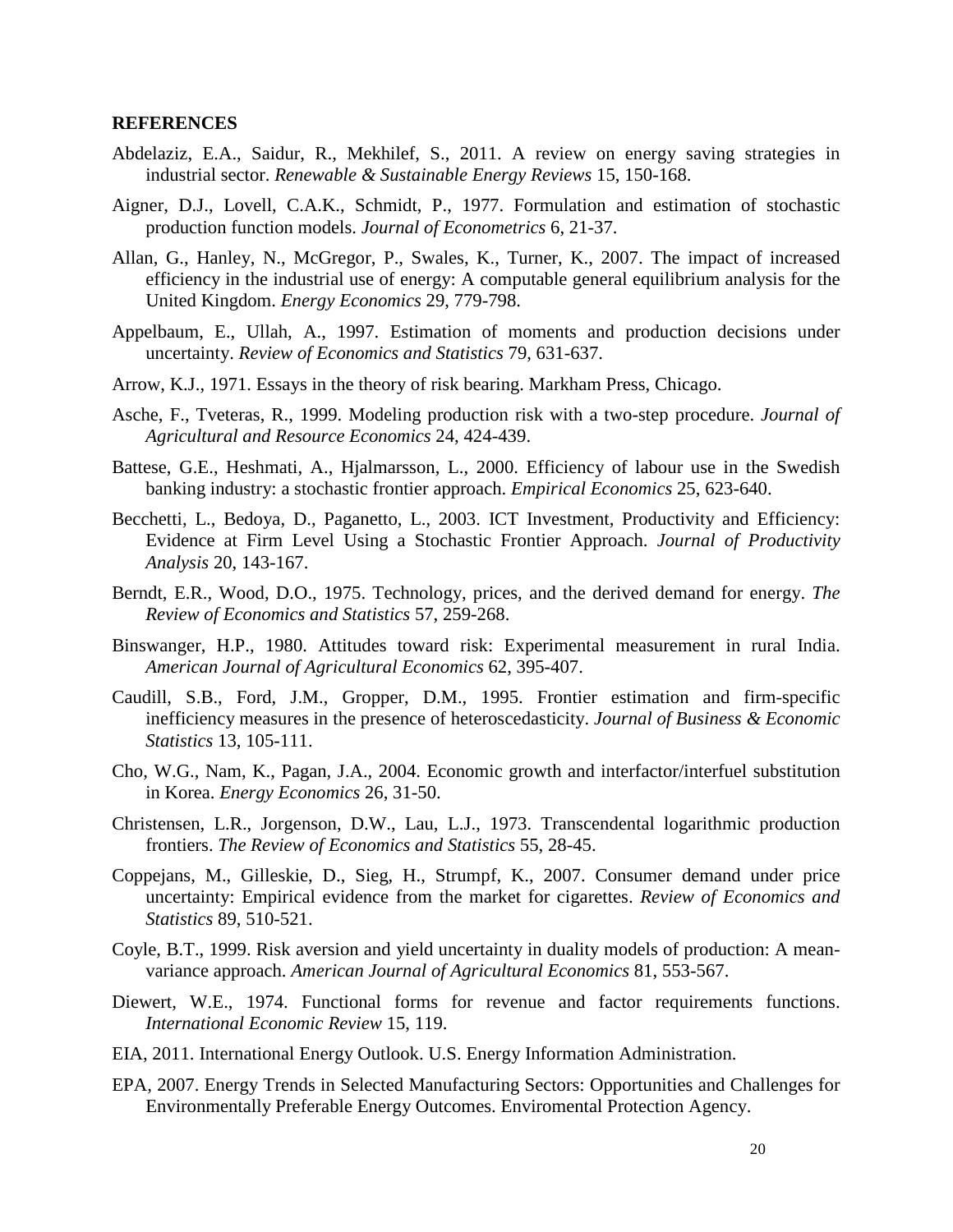- <span id="page-22-18"></span>Fan, Y., Liao, H., Wei, Y.-M., 2007. Can market oriented economic reforms contribute to energy efficiency improvement? Evidence from China. *Energy Policy* 35, 2287-2295.
- <span id="page-22-0"></span>Friedemann, M., Staake, T., Weiss, M., 2010. Ict for Green: How Computers Can help us to conserve Energy, Proceedings of the 1st International Conference on Energy-Efficient Computing and Networking, Passau, Germany.
- <span id="page-22-6"></span>Fufa, B., Hassan, R.M., 2003. Stochastic maize production technology and production risk analysis in dadar district, east ethiopia. *Agrekon* 42, 116-128.
- <span id="page-22-1"></span>Fukao, K., Miyagawa, T., Pyo, H.K., 2009. Estimates of multifactor productivity, ICT contributions and resource reallocation effects in japan and korea, RIETI Discussion Paper Series 09-E-021.
- <span id="page-22-15"></span>Gallant, A.R., 2008. Nonlinear Statistical Models. John Wiley & Sons, Inc.
- <span id="page-22-14"></span>Greene, W.H., 2008. Econometric Analysis, 7th ed. Prentice Hall.
- <span id="page-22-4"></span>Griffin, J.M., Gregory, P.R., 1976. An intercountry translog model of energy substitution responses. *The American Economic Review* 66, 845-857.
- <span id="page-22-13"></span>Griffiths, W.E., Anderson, J.R., 1982. Using time-series and cross-section data to estimate a production function with positive and negative marginal risks. *Journal of the American Statistical Association* 77, 529-536.
- <span id="page-22-11"></span>Harvey, A.C., 1976. Estimating regression-models with multiplicative heteroscedasticity. *Econometrica* 44, 461-465.
- <span id="page-22-12"></span>Heshmati, A., 2001. Labour demand and efficiency in Swedish savings banks. *Applied Financial Economics* 11, 423-433.
- <span id="page-22-10"></span>Heshmati, A., 2003. Productivity growth, efficiency and outsourcing in manufacturing and service industries. *Journal of Economic Surveys* 17, 79-112.
- <span id="page-22-2"></span>Heshmati, A., 2014. Demand, customer base-line and demand response in the electricity market: A survey. *Journal of Economic Survey*s, in press.
- <span id="page-22-3"></span>Hicks, J.R., 1961. Marshall's third rule: A further comment. *Oxford Economic Papers* 13, 262- 265.
- <span id="page-22-5"></span>Hurd, B.H., 1994. Yield response and production risk - an analysis of integrated pestmanagement in cotton. *Journal of Agricultural and Resource Economics* 19, 313-326.
- <span id="page-22-16"></span>IEA, 2011. Climate & Electricity Annual: Data and Analysis. International Energy Agency.
- <span id="page-22-7"></span>Just, R.E., Pope, R.D., 1978. Stochastic specification of production functions and economic implications. *Journal of Econometrics* 7, 67-86.
- <span id="page-22-17"></span>Kamerschen, D.R., Porter, D.V., 2004. The demand for residential, industrial and total electricity, 1973–1998. *Energy Economics* 26, 87-100.
- <span id="page-22-8"></span>Koundouri, P., Nauges, C., 2005. On production function estimation with selectivity and risk considerations. *Journal of Agricultural and Resource Economics* 30(3), 597-608.
- <span id="page-22-9"></span>Koundouri, P., Nauges, C., Tzouvelekas, V., 2006. Technology Adoption under production uncertainty: Theory and application to irrigation technology. *American Journal of Agricultural Economics* 88, 657-670.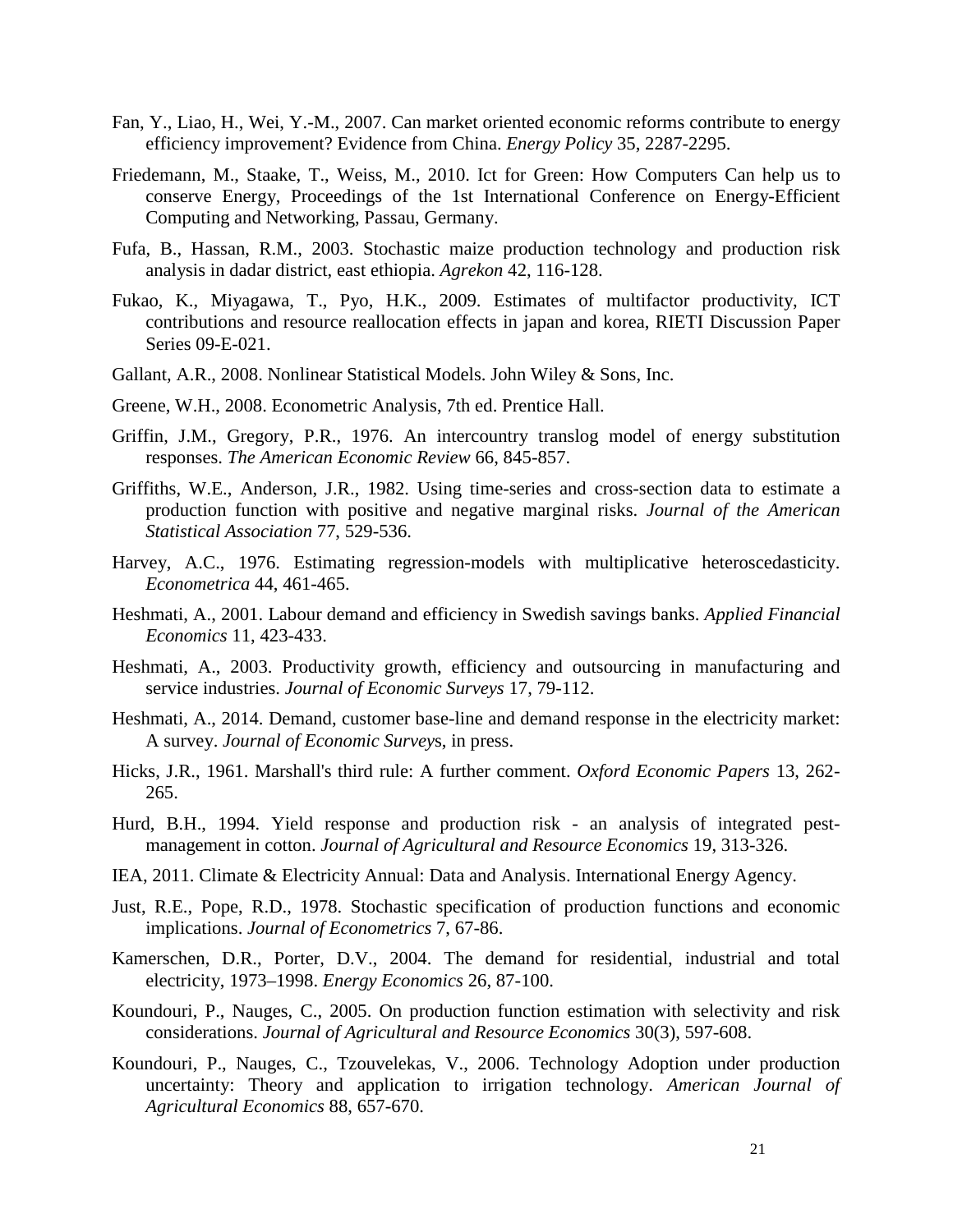- <span id="page-23-10"></span>Kumbhakar, S.C., 1997. Efficiency estimation with heteroscedasticity in a panel data model. *Applied Economics* 29, 379-386.
- <span id="page-23-8"></span>Kumbhakar, S.C., 2002a. Risk preference and productivity measurement under output price uncertainty. *Empirical Economics* 27, 461-472.
- <span id="page-23-9"></span>Kumbhakar, S.C., 2002b. Risk preferences and technology: A joint analysis. *Marine Resource Economics* 17, 77-89.
- <span id="page-23-6"></span>Kumbhakar, S.C., Hjalmarsson, L., Heshmati, A., 2002. How fast do banks adjust? A dynamic model of labour-use with an application to Swedish banks. *Journal of Productivity Analysis* 18, 79-102.
- <span id="page-23-5"></span>Kumbhakar, S.C., Tsionas, E.G., 2010. Estimation of production risk and risk preference function: a nonparametric approach. *Annals of Operations Research* 176, 369-378.
- <span id="page-23-7"></span>Kumbhakar, S.C., Tveterås, R., 2003. Risk preferences, production risk and firm heterogeneity. *Scandinavian Journal of Economics* 105, 275-293.
- <span id="page-23-13"></span>Lee, W.N., Kim, H.J., Park, J.B., Roh, J.H., Cho, K.S., 2012. An economic evaluation of the energy efficiency programs in Korea. *Journal of International Council on Electrical Engineering* 2, 219-224.
- <span id="page-23-14"></span>Liu, Y., 2009. Exploring the relationship between urbanization and energy consumption in China using ARDL (autoregressive distributed lag) and FDM (factor decomposition model). *Energy* 34, 1846-1854.
- <span id="page-23-11"></span>Lovell, C.A.K., Schmidt, P., 1987. A Comparison of Alternative Approaches to the Measurement of Productive Efficiency, in: Dogramaci, A., Färe, R. (Eds.), Applications of Modern Production Theory: Efficiency and Productivity. Springer Netherlands, pp. 3-32.
- <span id="page-23-12"></span>Moss, C.B., Erickson, K.W., Ball, V.E., Mishra, A.K., 2003. A Translog Cost Function Analysis of U.S. Agriculture: A Dynamic Specification. American Agricultural Economics Association (New Name 2008: Agricultural and Applied Economics Association).
- <span id="page-23-0"></span>Mukherjee, K., 2008. Energy use efficiency in U.S. manufacturing: A nonparametric analysis. *Energy Economics* 30, 76-96.
- O'Mahony, M., Timmer, M.P., 2009. Output, input and productivity measures at the industry level: The EU KLEMS database. *The Economic Journal* 119, F374-F403.
- <span id="page-23-2"></span>Pratt, J.W., 1964. Risk-aversion in the small and in the large. *Econometrica* 32, 122-136.
- <span id="page-23-3"></span>Robison, L., P., B., 1987. The competitive firm's response to risk. MacMillan Publishing Company.
- <span id="page-23-4"></span>Sandmo, A., 1971. On the theory of the competitive firm under price uncertainty. *The American Economic Review* 61, 65-73.
- Shephard, R.W., 1953. Cost and production functions. Princeton University Press, Princeton: USA.
- <span id="page-23-1"></span>Soytas, U., Sari, R., 2009. Energy consumption, economic growth, and carbon emissions: Challenges faced by an EU candidate member. *Ecological Economics* 68, 1667-1675.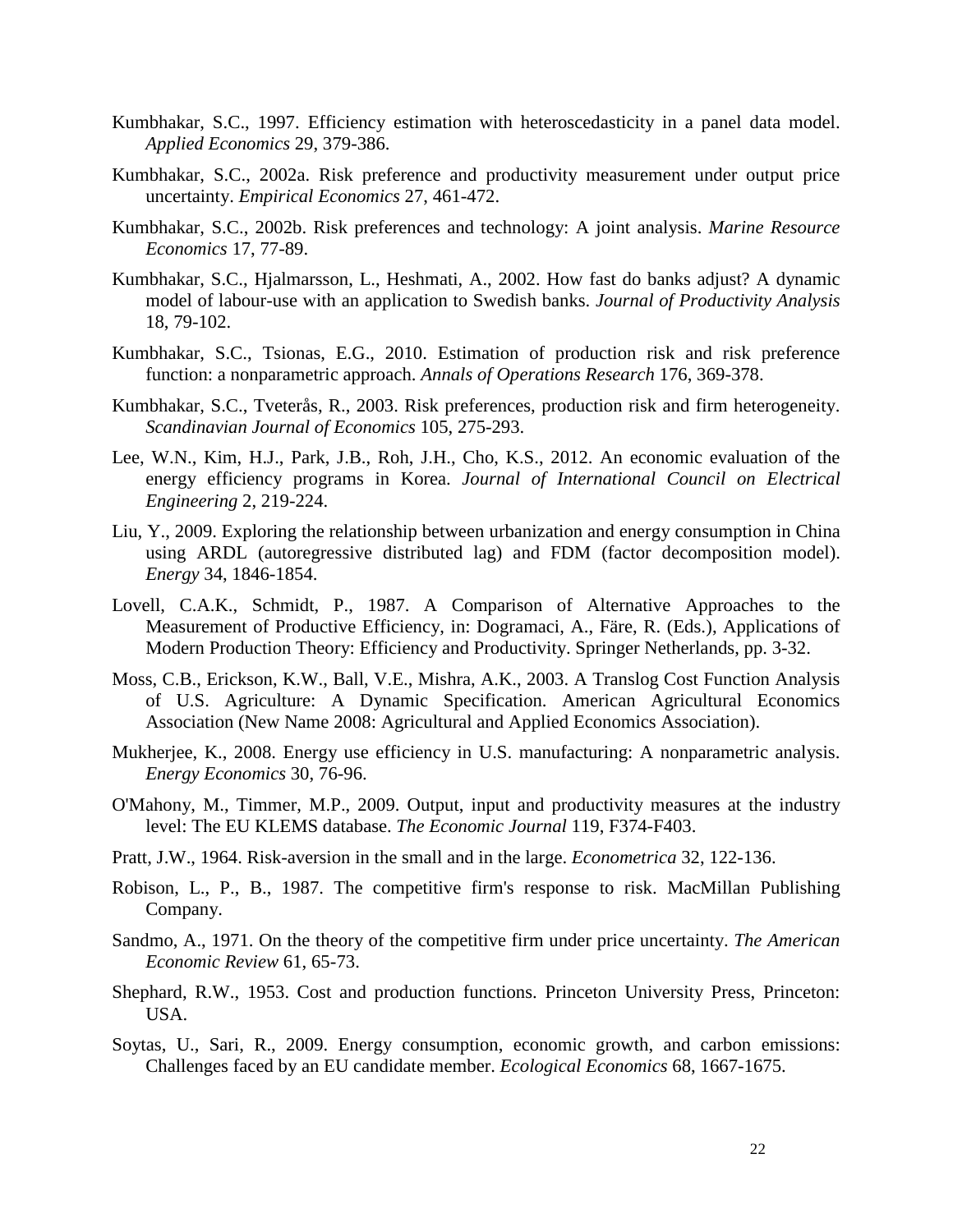- <span id="page-24-0"></span>Stern, D.I., 2011. The role of energy in economic growth. *Annals of the New York Academy of Sciences* 1219, 26-51.
- <span id="page-24-10"></span>Tsunoda, J., Inui, T., Takeuchi, A., 2000. Environmental conservation by Japan's electric power industry: An example of the Electric Power Development Company, in: al(Eds.), W.C.e. (Ed.), Protecting the global environment; initiatives by Japanese business Washington, DC: World Bank, pp. 77-79.
- <span id="page-24-6"></span>Tveterås, R., 1997. Econometric Modelling of Production Technology Under Risk: The Case of Norwegian Salmon Aquaculture Industry. Norwegian School of Economics and Business Administration, Bergen, Norway.
- <span id="page-24-5"></span>Tveterås, R., 1999. Production risk and productivity growth: Some findings for Norwegian Salmon aquaculture. *Journal of Productivity Analysis* 12, 161-179.
- <span id="page-24-3"></span>Tveterås, R., 2000. Flexible panel data models for risky production technologies with an application to Salomon aquaculture. *Journal of Econometric Reviews* 19, 367-389.
- <span id="page-24-2"></span>Tveteras, R., Flaten, O., Lien, G., 2011. Production risk in multi-output industries: estimates from Norwegian dairy farms. *Applied Economics* 43, 4403-4414.
- <span id="page-24-4"></span>Tveterås, R., Heshmati, A., 2002. Patterns of productivity growth in the norwegian salmon farming industry. *International Review of Economics and Business* 2, 367-393.
- <span id="page-24-1"></span>Urga, G., Walters, C., 2003. Dynamic translog and linear logit models: a factor demand analysis of interfuel substitution in US industrial energy demand. *Energy Economics* 25, 1-21.
- <span id="page-24-7"></span>Wansbeek, T.J., Kapteyn, A.J., 1989. Estimation of the error-components model with incomplete panels. *Journal of Econometrics* 41, 341-361.
- <span id="page-24-9"></span>Welsch, H., Ochsen, C., 2005. The determinants of aggregate energy use in West Germany: factor substitution, technological change, and trade. *Energy Economics* 27, 93-111.
- <span id="page-24-8"></span>Zheng, Y., Qi, J., Chen, X., 2011. The effect of increasing exports on industrial energy intensity in China. *Energy Policy* 39, 2688-2698.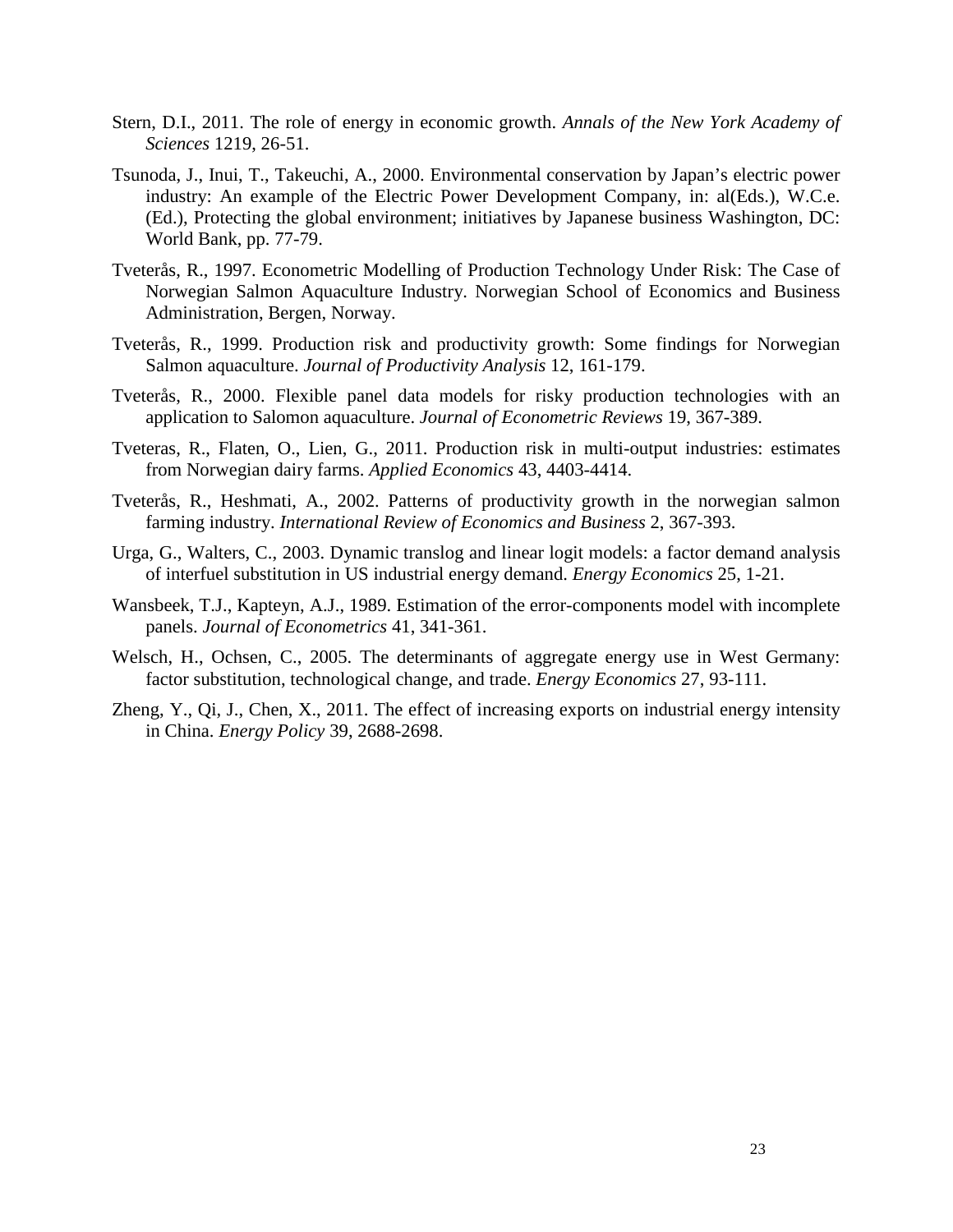**Appendix A:** Just and Pope Propositions for Production Risk

*Proposition 1*: The expected value of production is always positive, i.e.  $E(y) > 0$ .

*Proposition 2*: The expected value of the marginal product is always positive, i.e.  $\frac{\partial E(y)}{\partial x}$  $\frac{\partial E(y)}{\partial x_k} > 0.$ 

*Proposition 3*: There is a diminishing marginal product expectation, i.e.  $\frac{\partial^2 E(y)}{\partial x^2}$  $\frac{E(y)}{\partial x_k^2} < 0.$ 

*Proposition 4*: A change in the variance for random components in production should not necessarily imply a change in expected output when all production factors are held fixed, i.e.  $\frac{\partial E(y)}{\partial Var(\varepsilon)} = 0$  is possible.

*Proposition 5*: Increasing, decreasing, or constant marginal risk should all be possible, i.e. dVar(y)  $\frac{dF(y)}{dx_k}$  <=> possibile. Proposition 5 is considered of particular interest in this study. It states that the specification of the production function should not restrict the effects of the change in the level of an input on the variance of output a priori.

*Proposition 6***:** A change in risk should not necessarily lead to a change in factors used for risk neutral producers (profit maximizers), i.e.  $\frac{\partial x_k^*}{\partial Var(\varepsilon)} = 0$  is possible. Where  $x^*$  is the optimal level of input *x*.

*Proposition 7*: The change in the variance of marginal product with respect to a factor change should not be constrained in sign a priori without regard to the nature of the input, i.e.  $\partial Var(\partial y/\partial x_k)$  $\frac{\partial (dy/\partial x_k)}{\partial x_j}$  < => are all possible.

*Proposition 8*: Constant stochastic returns to scale should be possible, i.e.  $f(\alpha x) = \alpha f(x)$ possible for scalar  $\alpha$ .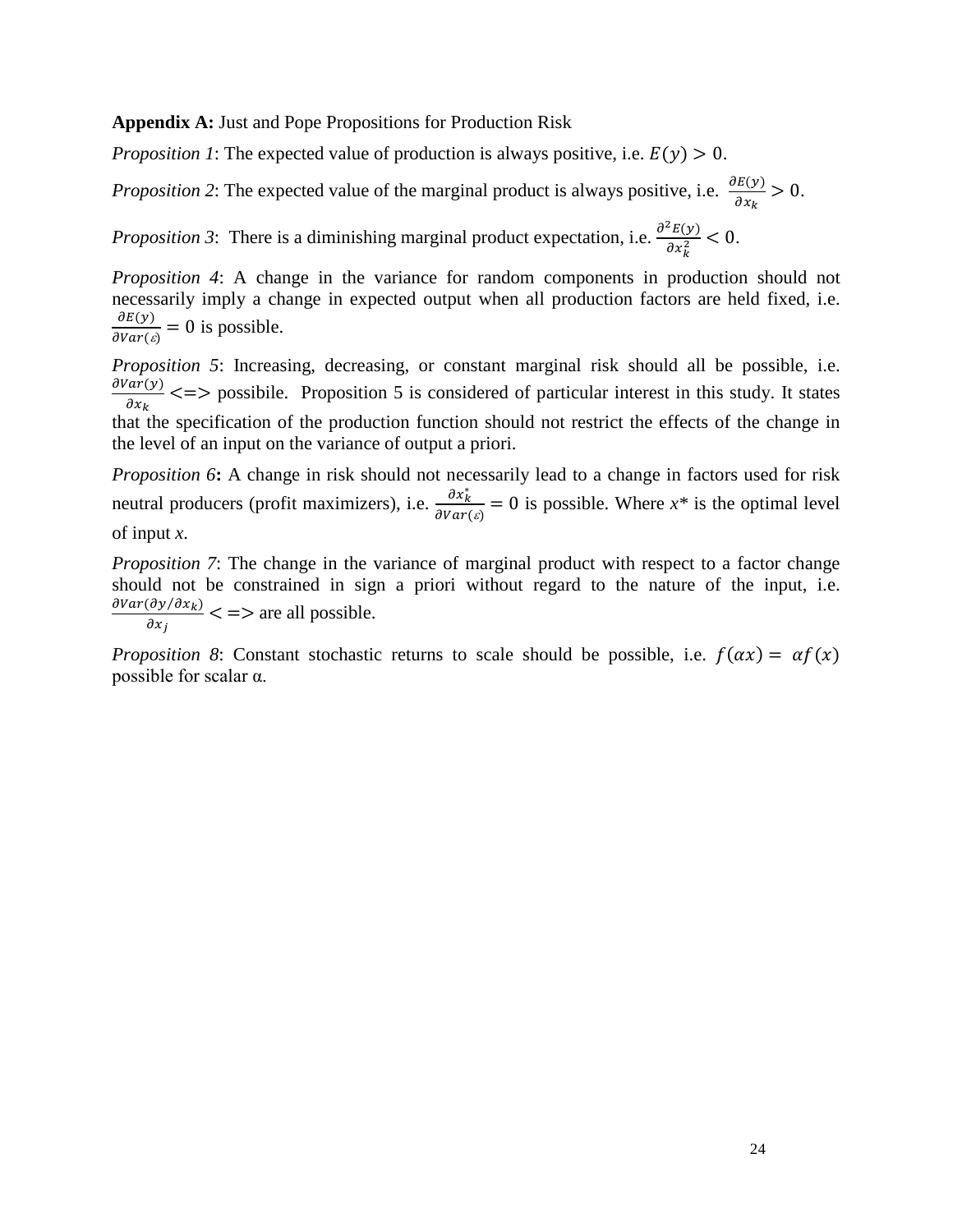#### **Appendix B:** Data Sources and Construction of the Variables

The data used in this study (See Table B.1) are obtained from secondary data sources, mainly the harmonized EU KLEMS growth and productivity accounts database. The input measures include various categories of capital, labor, energy use, materials, ICT capital, and services inputs. Total hours worked is used for the labor input. The materials and energy use inputs are computed from the proportion of each of these inputs from the national accounts. Energy use is defined as the aggregate of energy mining, oil refining, and electricity and gas products<sup>1</sup>.

In addition to the measures mentioned above, other variables are included for export/importoriented industries, industry size, R&D intensity, and labor skills for the 30 sampled sectors (see Table B.2).

| Variable                     | Formula                                                        | Source                                                                                                                                                                          |  |  |  |  |
|------------------------------|----------------------------------------------------------------|---------------------------------------------------------------------------------------------------------------------------------------------------------------------------------|--|--|--|--|
|                              |                                                                |                                                                                                                                                                                 |  |  |  |  |
| <b>Industry Code</b>         |                                                                |                                                                                                                                                                                 |  |  |  |  |
| Year                         |                                                                |                                                                                                                                                                                 |  |  |  |  |
| <b>IFPV</b>                  | Price Index of Gross Output (Index,<br>$1995 = 100$ for Korea) | EU KLEMS Growth and Productivity Database<br>for Korea                                                                                                                          |  |  |  |  |
| <b>IFPE</b>                  | Price Index of Energy                                          | $=$                                                                                                                                                                             |  |  |  |  |
| <b>PVV</b>                   | $PVV = Gross$ Output In Current<br>Prices                      | $=$                                                                                                                                                                             |  |  |  |  |
| <b>PKK</b>                   | Real Non ICT Capital Services (In<br>1995 Prices for Korea)    | The Real Capital Stock is taken form the KIP<br>Database for Korea. The physical share of non-<br>ICT Capital is calculated after subtracting the real<br>share of ICT Capital. |  |  |  |  |
| <b>PICT</b>                  | <b>Real ICT Capital Services</b>                               | The share is taken from the KLEMS database,<br>multiplied by the Real Capital Stock                                                                                             |  |  |  |  |
| PLL                          | <b>Total Hours Worked By Employees</b><br>(Millions)           | $=$                                                                                                                                                                             |  |  |  |  |
| <b>PEE</b>                   | Cost of Energy Input (Million KW)                              | $=$                                                                                                                                                                             |  |  |  |  |
| <b>PMM</b>                   | Cost of Materials Input (Million<br>Dollars)                   | $=$                                                                                                                                                                             |  |  |  |  |
| <b>Constructed Variables</b> |                                                                |                                                                                                                                                                                 |  |  |  |  |
| <b>PFPK</b><br><b>PFPE</b>   | $(IFPK/100)*(RIR+CDR)*(1-CITR)$<br>IFPE/100                    | Non-ICT Capital Rental Price Index<br><b>Energy Price Index</b>                                                                                                                 |  |  |  |  |
| <b>PFPV</b>                  | IFPV/100                                                       | Gross Output Price Index                                                                                                                                                        |  |  |  |  |
| QK<br>QL                     | PKK/PFPK<br>PLL/PFPL                                           | Quantity of Non-ICT Capital<br>Quantity of Labor Input                                                                                                                          |  |  |  |  |
| QE                           | <b>PEE/PFPE</b>                                                | Quantity of Energy Input                                                                                                                                                        |  |  |  |  |
| QM<br>QICT<br>QGO            | <b>PMM/PFPM</b><br>PICT/PFPICT<br><b>PVV/PFPV</b>              | <b>Quantity of Materials Input</b><br>Quantity of ICT Capital Input<br><b>Quantity of Gross Output</b>                                                                          |  |  |  |  |

#### **Appendix Table B.1**

*Definition of variables used*

<sup>&</sup>lt;sup>1</sup> For details about the KLEMS growth accounting database, see O'Mahony, M., Timmer, M.P., 2009. Output, input and productivity measures at the industry level: The EU KLEMS database. *The Economic Journal* 119, F374-F403.